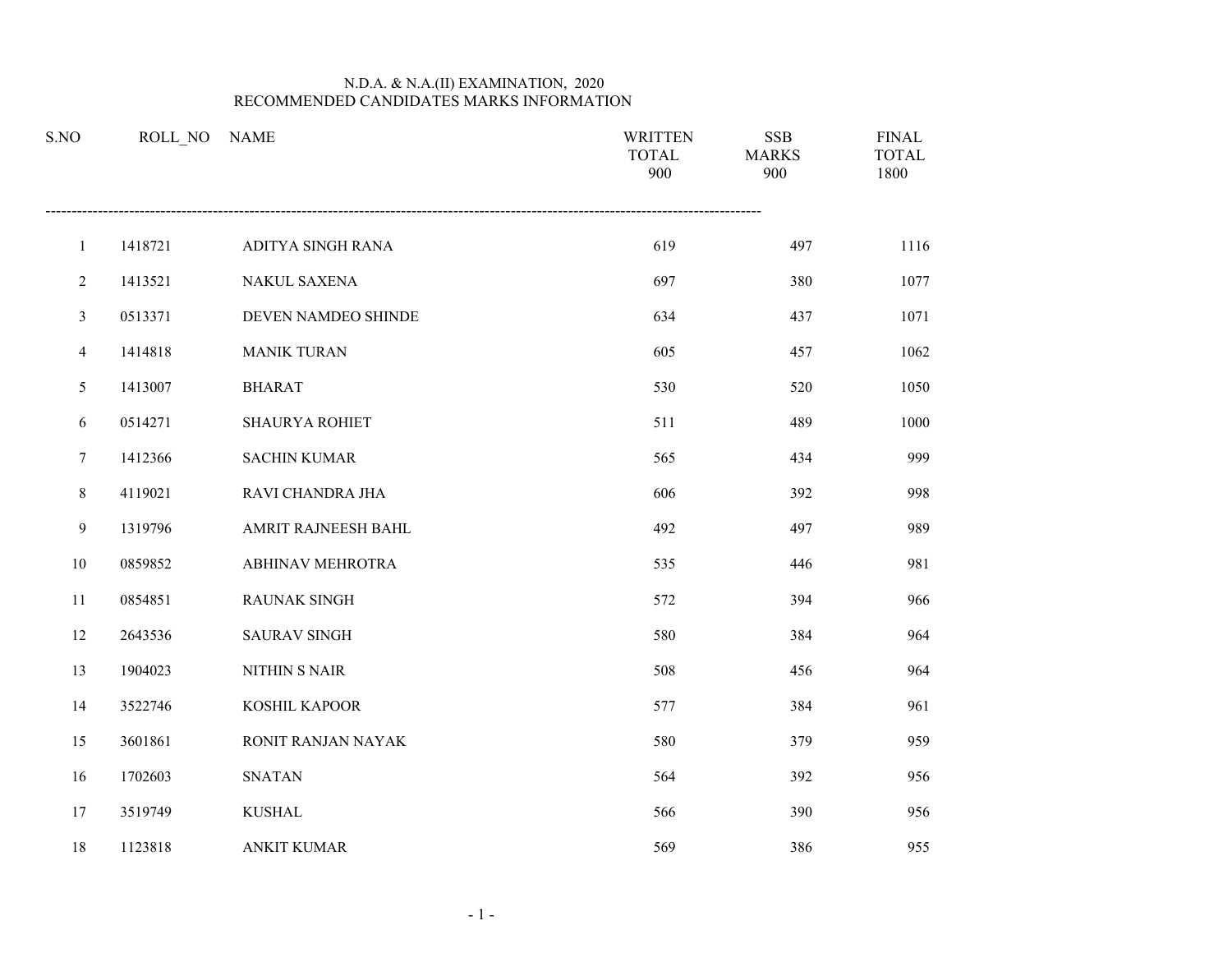| S.NO   | ROLL NO | <b>NAME</b>                 | <b>WRITTEN</b><br><b>TOTAL</b><br>900 | <b>SSB</b><br><b>MARKS</b><br>900 | <b>FINAL</b><br><b>TOTAL</b><br>1800 |
|--------|---------|-----------------------------|---------------------------------------|-----------------------------------|--------------------------------------|
| 19     | 1315150 | SADAVARTE PUSHKAR MAHESH    | 510                                   | 444                               | 954                                  |
| 20     | 1124814 | AISHWARYA VARDHAN SONI      | 585                                   | 368                               | 953                                  |
| 21     | 0850774 | <b>TARUN SAINI</b>          | 458                                   | 490                               | 948                                  |
| $22\,$ | 1536508 | <b>SATYAM KUMAR</b>         | 497                                   | 451                               | 948                                  |
| 23     | 5107099 | <b>SRIJAN KUMAR</b>         | 509                                   | 437                               | 946                                  |
| 24     | 0854311 | SYED AYAAN AHMAD            | 523                                   | 421                               | 944                                  |
| 25     | 1538318 | ASHISH KUMAR                | 558                                   | 380                               | 938                                  |
| 26     | 1539407 | <b>SATYAM RAJ</b>           | 533                                   | 401                               | 934                                  |
| $27\,$ | 4401214 | NAMOIJAM NAOBA MEETEI       | 460                                   | 474                               | 934                                  |
| 28     | 2410897 | <b>ADRIAN DENSON</b>        | 488                                   | 444                               | 932                                  |
| 29     | 0413983 | UPENDRA SINGH GURJAR        | 532                                   | 396                               | 928                                  |
| $30\,$ | 5002689 | DEVI SRI PRASAD DEVARASETTY | 532                                   | 396                               | 928                                  |
| 31     | 3522237 | KANISHK CHAUHAN             | 532                                   | 395                               | 927                                  |
| 32     | 1535139 | <b>AMARTYA SINGH</b>        | 565                                   | 362                               | 927                                  |
| 33     | 1317667 | ANIKET KIRAN MAHAJAN        | 489                                   | 436                               | 925                                  |
| 34     | 1417583 | ARMAAN SINGH                | 491                                   | 434                               | 925                                  |
| 35     | 1412128 | LAKSHYA                     | 491                                   | 434                               | 925                                  |
| 36     | 0616934 | SOUMYADIP KAR               | 539                                   | 384                               | 923                                  |
| 37     | 1414602 | KUSHAGRA SHARMA             | 484                                   | 438                               | 922                                  |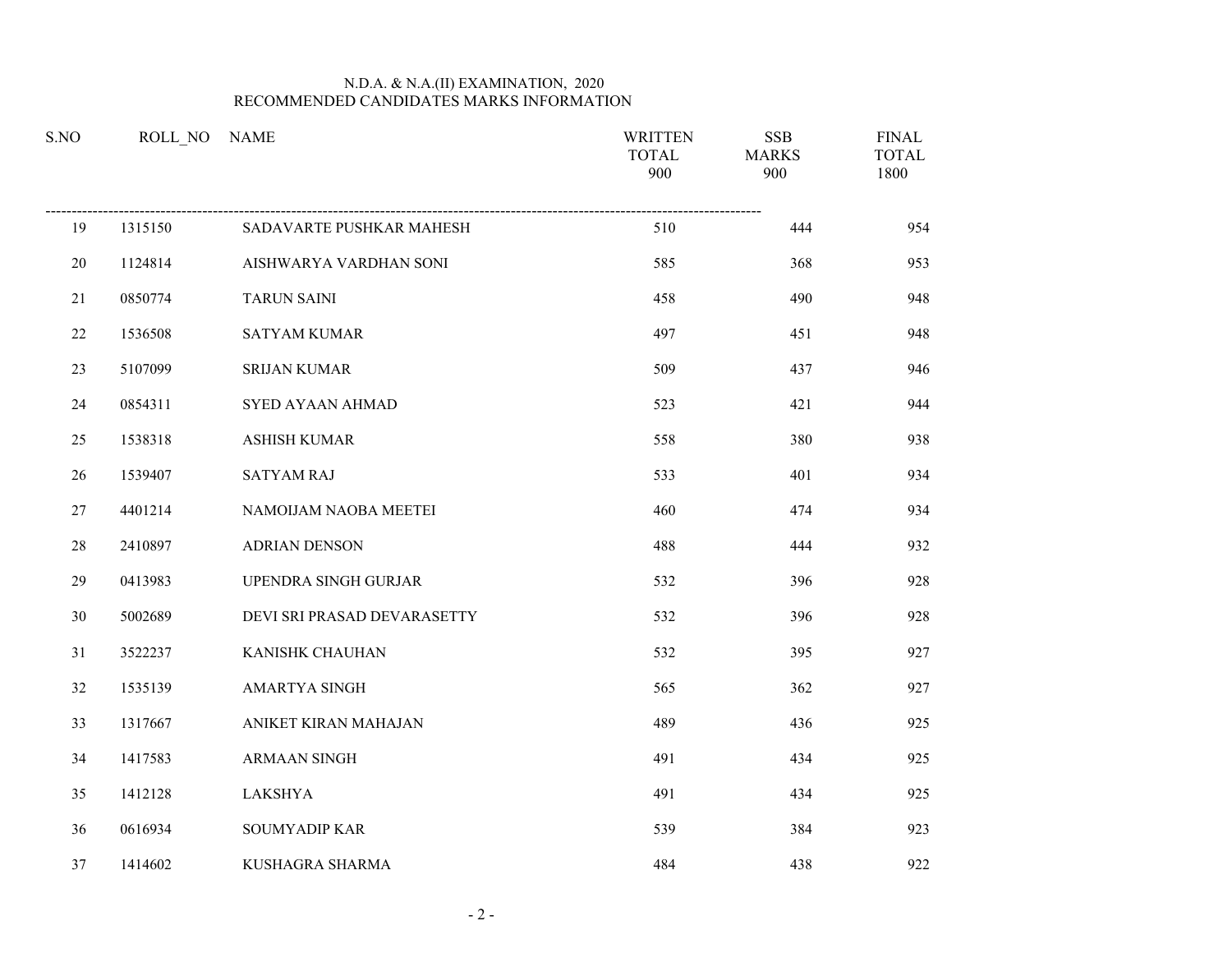| S.NO | ROLL NO | <b>NAME</b>                 | <b>WRITTEN</b><br><b>TOTAL</b><br>900 | <b>SSB</b><br><b>MARKS</b><br>900 | <b>FINAL</b><br><b>TOTAL</b><br>1800 |
|------|---------|-----------------------------|---------------------------------------|-----------------------------------|--------------------------------------|
| 38   | 0851891 | ABHAAS GUPTA                | 485                                   | 436                               | 921                                  |
| 39   | 1130151 | <b>UJJWAL PRATAP SINGH</b>  | 495                                   | 426                               | 921                                  |
| 40   | 0414602 | VIVEK SINGH                 | 504                                   | 416                               | 920                                  |
| 41   | 0858162 | ANURAG VERMA                | 478                                   | 442                               | 920                                  |
| 42   | 1135416 | <b>JAIPAL SINGH RATHORE</b> | 478                                   | 439                               | 917                                  |
| 43   | 2636143 | <b>AVNISH TRIPATHI</b>      | 480                                   | 436                               | 916                                  |
| 44   | 0855579 | HARSH BHARDWAJ              | 524                                   | 391                               | 915                                  |
| 45   | 1133946 | ANNI NEHRA                  | 528                                   | 386                               | 914                                  |
| 46   | 2411059 | NAVEEN KUMAR                | 527                                   | 386                               | 913                                  |
| 47   | 0857882 | HARSH CHOUDHARY             | 446                                   | 464                               | 910                                  |
| 48   | 2642336 | SHASHWAT SHANDILYA          | 526                                   | 383                               | 909                                  |
| 49   | 3905760 | PRASHANT PANDEY             | 468                                   | 440                               | 908                                  |
| 50   | 4120271 | RAGHVENDRA PRATAP SINGH     | 515                                   | 388                               | 903                                  |
| 51   | 1009107 | DIGAMARTHI ATCHYUTH         | 508                                   | 394                               | 902                                  |
| 52   | 1413155 | <b>ANIL NEGI</b>            | 505                                   | 397                               | 902                                  |
| 53   | 3517991 | NIKHIL BANSAL               | 522                                   | 379                               | 901                                  |
| 54   | 0852274 | <b>JAVED AKHTAR</b>         | 446                                   | 455                               | 901                                  |
| 55   | 1314877 | AGRAWAL LAKSHYA PANKAJ      | 470                                   | 429                               | 899                                  |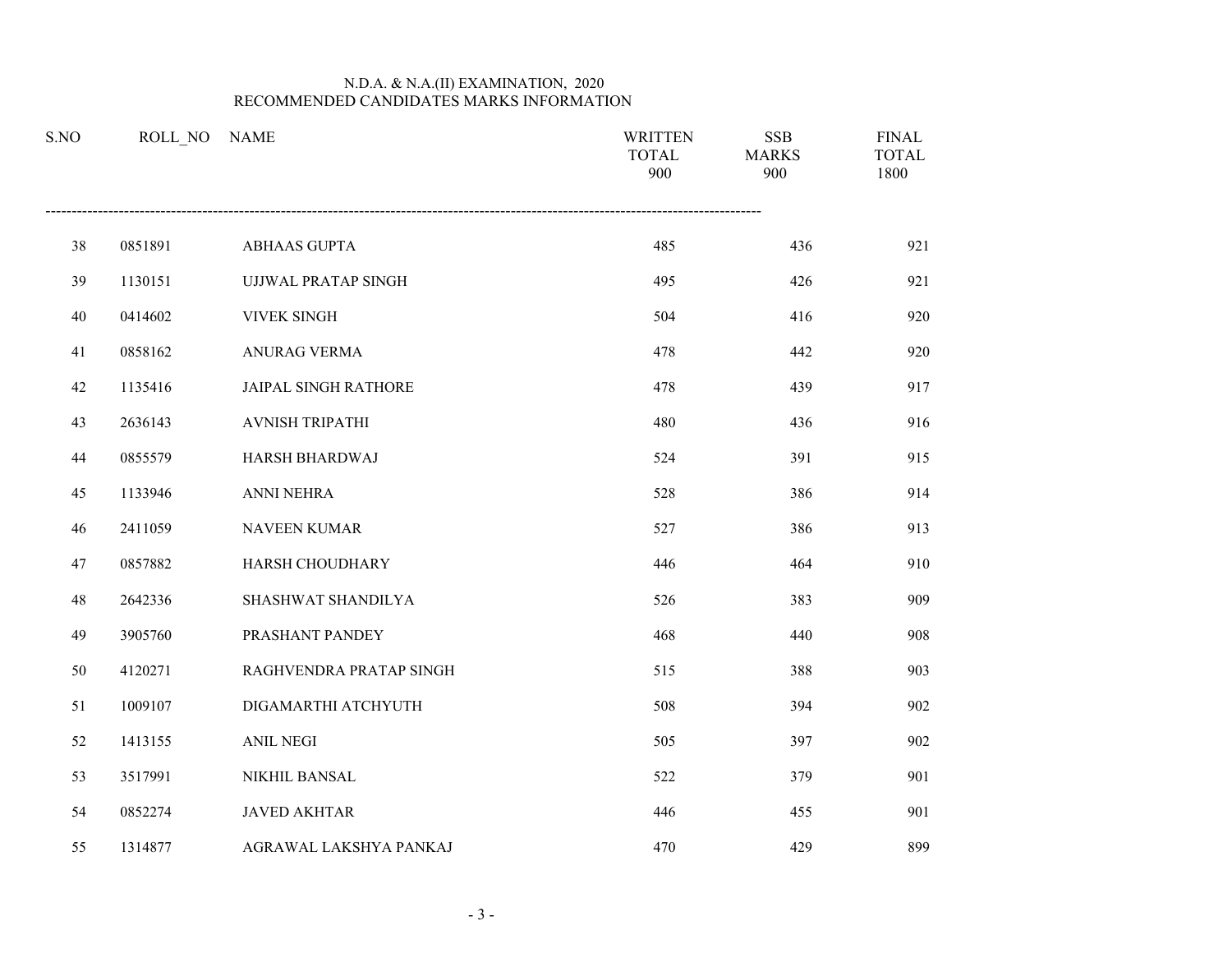| S.NO   | ROLL NO | <b>NAME</b>               | <b>WRITTEN</b><br><b>TOTAL</b><br>900 | <b>SSB</b><br><b>MARKS</b><br>900 | <b>FINAL</b><br><b>TOTAL</b><br>1800 |
|--------|---------|---------------------------|---------------------------------------|-----------------------------------|--------------------------------------|
| 56     | 0853363 | <b>GAJ BHUSHAN SHARMA</b> | 510                                   | 388                               | 898                                  |
| 57     | 0855436 | NISHIT MISHRA             | 507                                   | 390                               | 897                                  |
| 58     | 1125002 | MUDIT SINGH               | 502                                   | 395                               | 897                                  |
| 59     | 1129467 | ARYAN KAUSHIK             | 514                                   | 382                               | 896                                  |
| 60     | 5408230 | SHOBHIT GUPTA             | 494                                   | 401                               | 895                                  |
| 61     | 3520297 | KUSHAL PREET SALLAN       | 484                                   | 411                               | 895                                  |
| 62     | 1125186 | <b>NAVEEN KUMAR</b>       | 514                                   | 380                               | 894                                  |
| 63     | 3525583 | <b>GAURAV SINGH</b>       | 460                                   | 434                               | 894                                  |
| 64     | 1702829 | <b>SWASTIK BHARDWAJ</b>   | 499                                   | 395                               | 894                                  |
| 65     | 1531068 | PRANAV KUMAR DEV          | 505                                   | 388                               | 893                                  |
| 66     | 5411849 | SOURAV SINGH KARKI        | 415                                   | 478                               | 893                                  |
| 67     | 1418550 | AAKASH ABHAYNATH          | 498                                   | 395                               | 893                                  |
| 68     | 1536612 | <b>UDIT NARAYAN</b>       | 449                                   | 443                               | 892                                  |
| 69     | 0878265 | ARNAV SHARMA              | 458                                   | 433                               | 891                                  |
| $70\,$ | 0106582 | DHAVALKUMAR G KORVADIYA   | 511                                   | 379                               | 890                                  |
| 71     | 0306633 | <b>ARYAN SRIVASTAV</b>    | 445                                   | 440                               | 885                                  |
| 72     | 4120595 | <b>TANISHQ TULSI</b>      | 493                                   | 392                               | 885                                  |
| 73     | 1413065 | <b>SAKET BISHT</b>        | 500                                   | 384                               | 884                                  |
| 74     | 0514369 | <b>AKSHAY APTE</b>        | 456                                   | 428                               | 884                                  |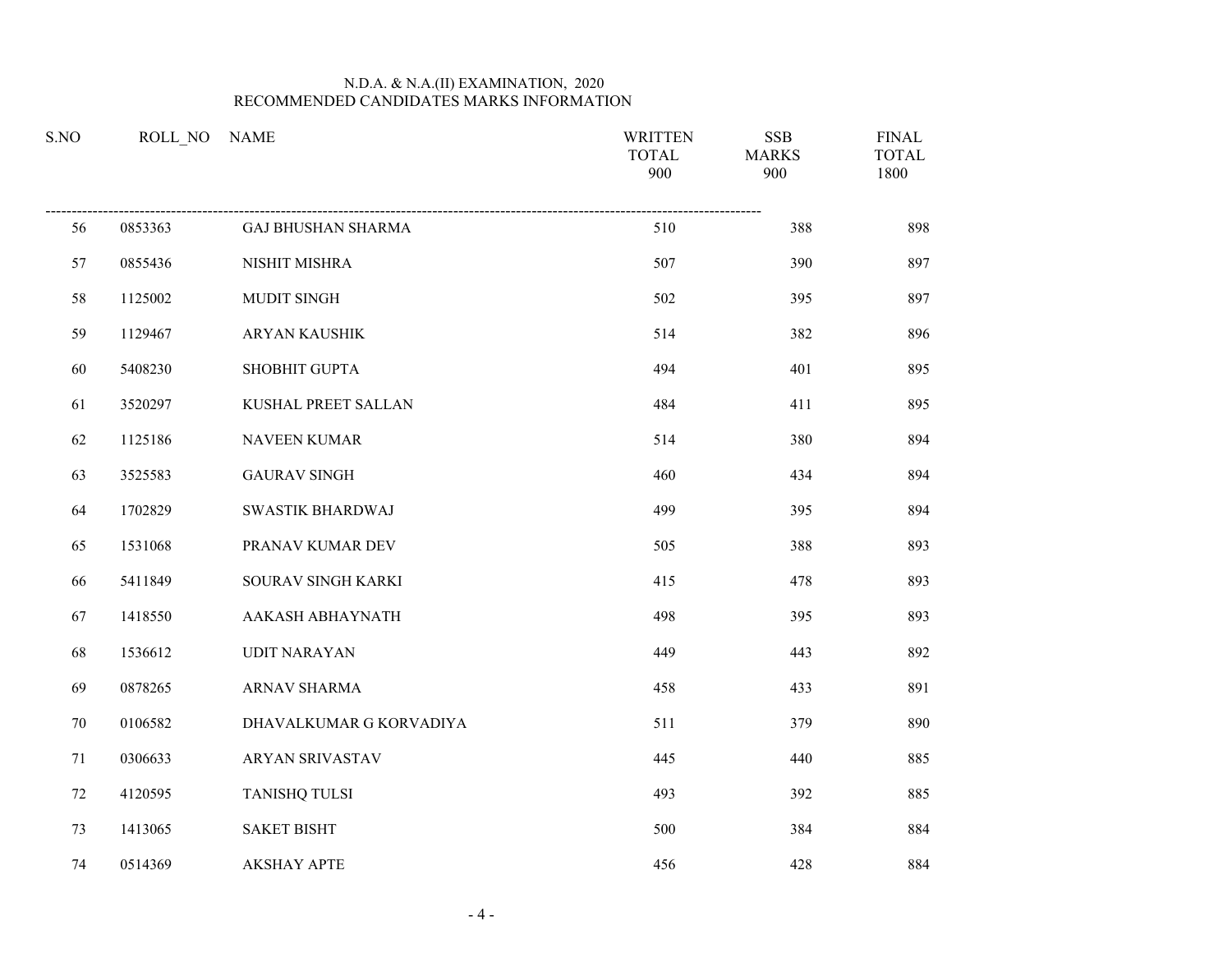| S.NO | ROLL NO | <b>NAME</b>              | <b>WRITTEN</b><br><b>TOTAL</b><br>900 | <b>SSB</b><br><b>MARKS</b><br>900 | <b>FINAL</b><br><b>TOTAL</b><br>1800 |
|------|---------|--------------------------|---------------------------------------|-----------------------------------|--------------------------------------|
| 75   | 1132554 | <b>SUNIL SIDH</b>        | 448                                   | 434                               | 882                                  |
| 76   | 2636841 | SATYAM TRIPATHI          | 451                                   | 431                               | 882                                  |
| 77   | 5104643 | SANAPALA SETHU           | 460                                   | 422                               | 882                                  |
| 78   | 0876060 | <b>AAYUSH</b>            | 502                                   | 380                               | 882                                  |
| 79   | 1133412 | <b>KULDEEP DAGAR</b>     | 452                                   | 430                               | 882                                  |
| 80   | 0877306 | ROHAN KRISHNAMURTI       | 494                                   | 387                               | 881                                  |
| 81   | 4117999 | <b>GANESH KUMAR</b>      | 462                                   | 419                               | 881                                  |
| 82   | 0857284 | <b>CHIRAG SETHI</b>      | 491                                   | 390                               | 881                                  |
| 83   | 0706266 | SOUMYA RANJAN SAHU       | 443                                   | 437                               | 880                                  |
| 84   | 1417620 | <b>SHARON SONNY</b>      | 454                                   | 426                               | 880                                  |
| 85   | 1703477 | PRANAV BHARDWAJ          | 449                                   | 430                               | 879                                  |
| 86   | 0238199 | AKASH KUMAR JHA          | 439                                   | 439                               | 878                                  |
| 87   | 0850148 | <b>AMAR YADAV</b>        | 419                                   | 459                               | 878                                  |
| 88   | 3602683 | RITHIK DHALIWAL          | 442                                   | 436                               | 878                                  |
| 89   | 1134709 | MAYANK SINGH SHEKHAWAT   | 496                                   | 381                               | 877                                  |
| 90   | 0414181 | <b>TANMAY SINHA</b>      | 473                                   | 402                               | 875                                  |
| 91   | 5105216 | PEDDINTI HEMANTH         | 421                                   | 454                               | 875                                  |
| 92   | 0850822 | <b>SAKSHAM CHOUDHARY</b> | 480                                   | 394                               | 874                                  |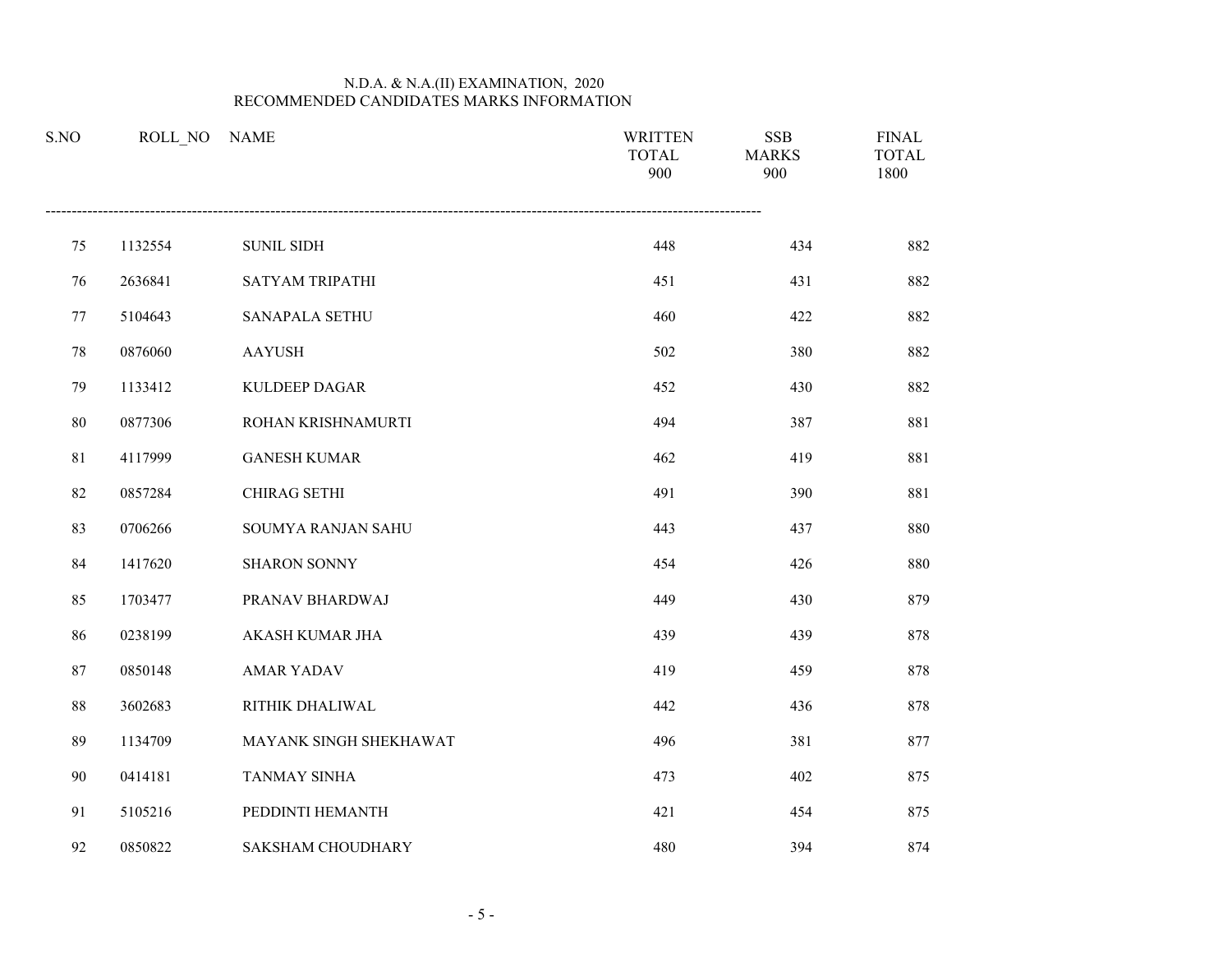| S.NO |         | ROLL NO NAME              | <b>WRITTEN</b><br><b>TOTAL</b><br>900 | <b>SSB</b><br><b>MARKS</b><br>900 | <b>FINAL</b><br><b>TOTAL</b><br>1800 |
|------|---------|---------------------------|---------------------------------------|-----------------------------------|--------------------------------------|
| 93   | 5409256 | <b>UDIT PRADEEP DUBEY</b> | 436                                   | 438                               | 874                                  |
| 94   | 0857360 | <b>VIDHAN JAIN</b>        | 489                                   | 384                               | 873                                  |
| 95   | 1533145 | <b>ABHINAV RANJAN</b>     | 471                                   | 401                               | 872                                  |
| 96   | 0857539 | <b>ADITYA PUNDIR</b>      | 494                                   | 377                               | 871                                  |
| 97   | 0882346 | PRASHANT BHATTI           | 507                                   | 364                               | 871                                  |
| 98   | 0858108 | ABHISHEK SHARMA           | 434                                   | 437                               | 871                                  |
| 99   | 1415785 | DIVYANSHU DWIVEDI         | 504                                   | 366                               | 870                                  |
| 100  | 1125573 | ANKUSH KUMAR              | 420                                   | 449                               | 869                                  |
| 101  | 1411340 | PRAKHAR NEGI              | 430                                   | 439                               | 869                                  |
| 102  | 0513924 | KAUSTUBH MEHUL PATIL      | 495                                   | 374                               | 869                                  |
| 103  | 1012528 | <b>SOGALA RITHWIK</b>     | 433                                   | 436                               | 869                                  |
| 104  | 1414476 | <b>ADITYA GIRI</b>        | 470                                   | 399                               | 869                                  |
| 105  | 1122342 | <b>AJAY SINGH MAAN</b>    | 439                                   | 429                               | 868                                  |
| 106  | 1315130 | ASHTURKAR DEVANG SANJAY   | 506                                   | 362                               | 868                                  |
| 107  | 1413894 | SHUBHRADIP PAUL           | 484                                   | 384                               | 868                                  |
| 108  | 2410623 | NITIN SHARMA              | 489                                   | 378                               | 867                                  |
| 109  | 0857311 | SIDDHARTHA PURI           | 505                                   | 362                               | 867                                  |
| 110  | 1012548 | JATIN MANOJ ATHIOTTIL     | 491                                   | 375                               | 866                                  |
| 111  | 5408125 | <b>ANKIT SINGH</b>        | 410                                   | 455                               | 865                                  |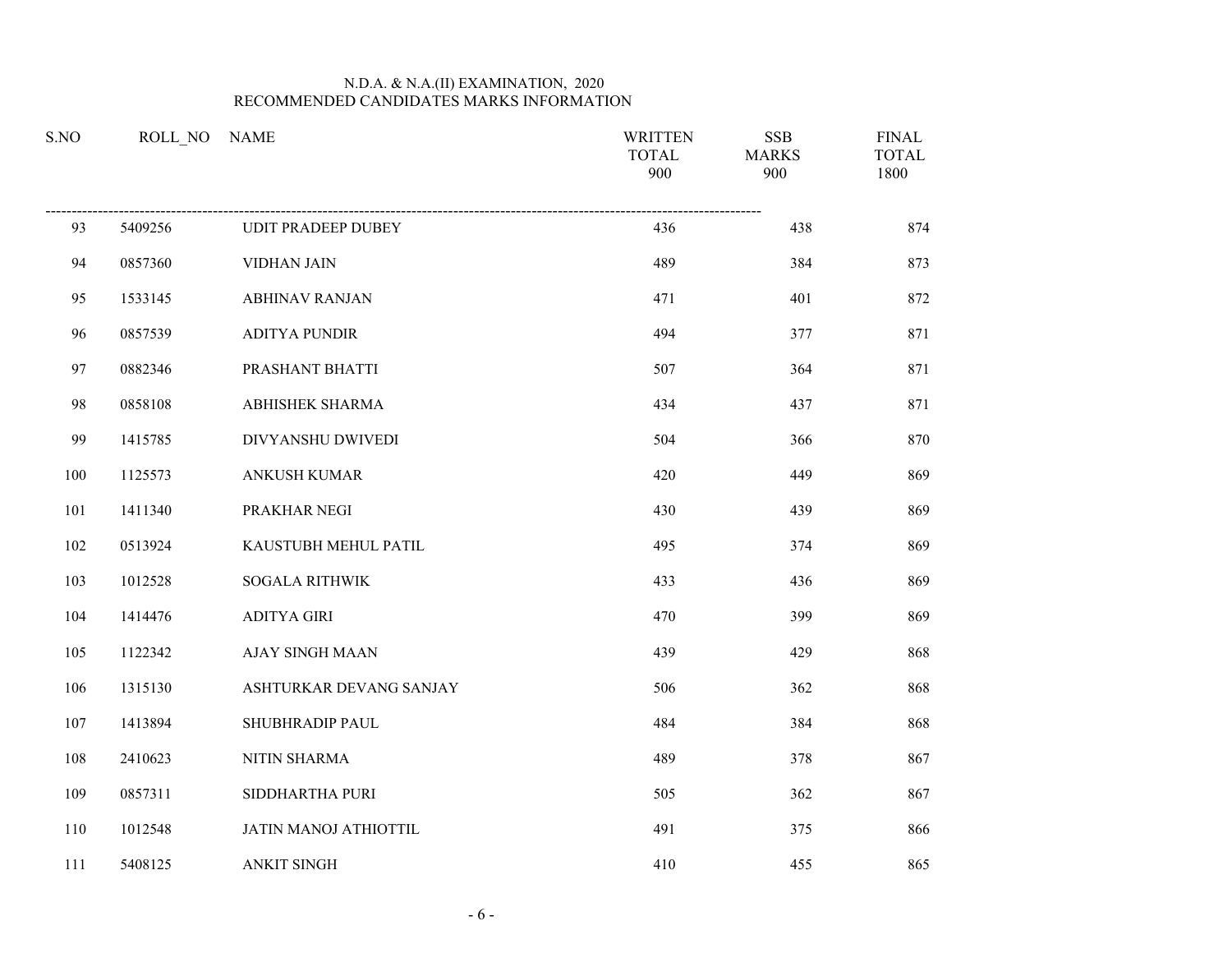| S.NO | ROLL NO | <b>NAME</b>               | <b>WRITTEN</b><br><b>TOTAL</b><br>900 | <b>SSB</b><br><b>MARKS</b><br>900 | <b>FINAL</b><br><b>TOTAL</b><br>1800 |
|------|---------|---------------------------|---------------------------------------|-----------------------------------|--------------------------------------|
| 112  | 1011589 | <b>V S VARDHAN</b>        | 390                                   | 475                               | 865                                  |
| 113  | 4002412 | P GOVARDAN                | 435                                   | 429                               | 864                                  |
| 114  | 1531575 | <b>AYUSH DUBEY</b>        | 433                                   | 431                               | 864                                  |
| 115  | 0856578 | AYUSHMAN TRIPATHI         | 432                                   | 430                               | 862                                  |
| 116  | 4110078 | MEET KUMAR BHATTI         | 441                                   | 421                               | 862                                  |
| 117  | 0108490 | <b>ARYAN FARSWAN</b>      | 481                                   | 381                               | 862                                  |
| 118  | 0856110 | <b>DHRUV</b>              | 438                                   | 424                               | 862                                  |
| 119  | 1413938 | PRASHANT GURJAR           | 444                                   | 418                               | 862                                  |
| 120  | 1536482 | ANMOL GUPTA               | 435                                   | 427                               | 862                                  |
| 121  | 0860900 | SHUBHANKAR RAJENDRA JOSHI | 480                                   | 380                               | 860                                  |
| 122  | 1412851 | <b>SHARAD NEGI</b>        | 439                                   | 420                               | 859                                  |
| 123  | 0307277 | SAMRIT SAMEEP KUNJA       | 422                                   | 436                               | 858                                  |
| 124  | 2640690 | MUKESH MISHRA             | 433                                   | 425                               | 858                                  |
| 125  | 0856986 | ADITYA UPADHYAY           | 491                                   | 366                               | 857                                  |
| 126  | 2640845 | RACHIT SHUKLA             | 398                                   | 458                               | 856                                  |
| 127  | 5002783 | P V S M CHANDRA REDDY     | 470                                   | 386                               | 856                                  |
| 128  | 1124516 | KULDEEP SINGH             | 460                                   | 395                               | 855                                  |
| 129  | 1122605 | YUVRAJ SINGH              | 426                                   | 429                               | 855                                  |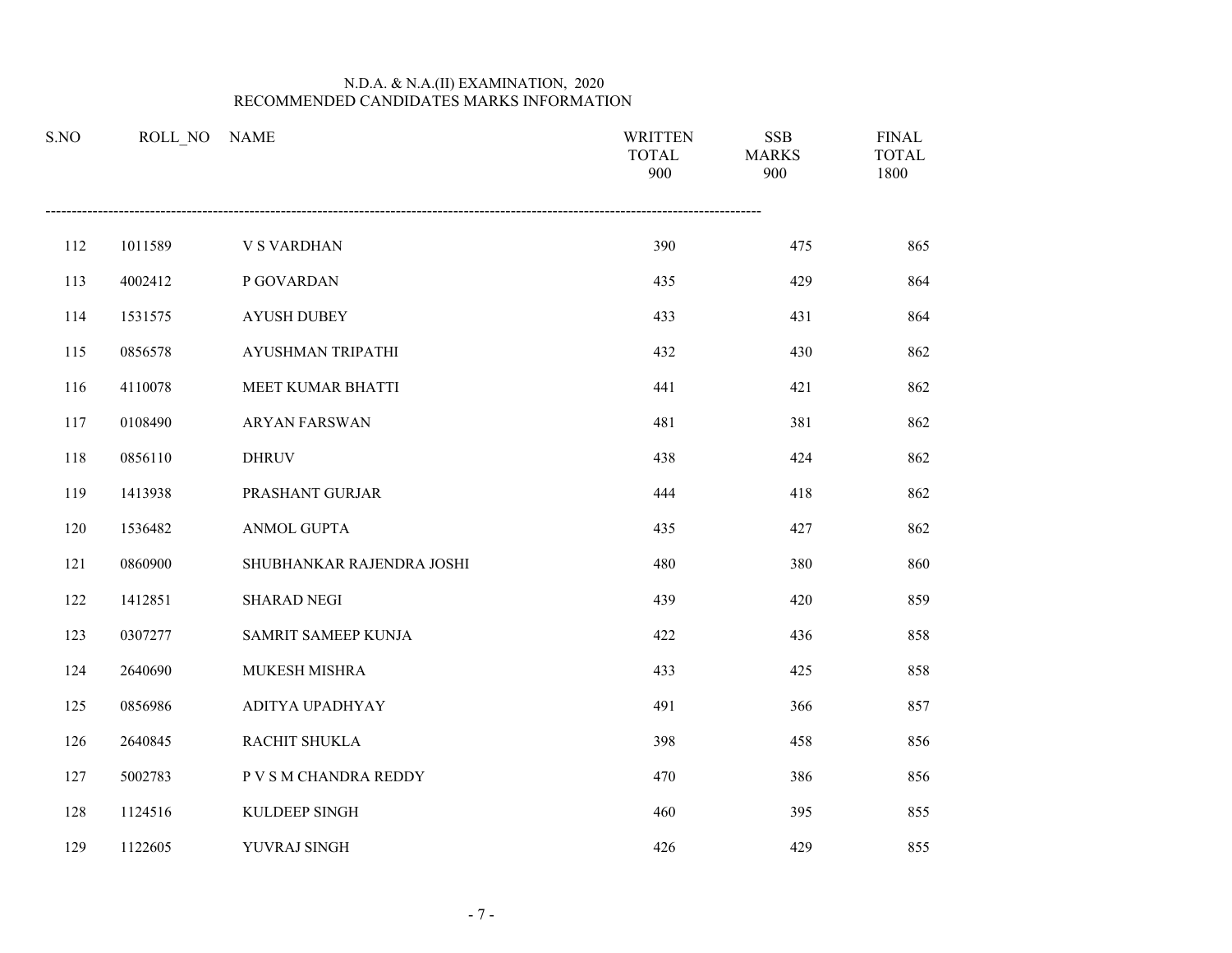| S.NO |         | ROLL_NO NAME              | <b>WRITTEN</b><br><b>TOTAL</b><br>900 | <b>SSB</b><br><b>MARKS</b><br>900 | <b>FINAL</b><br><b>TOTAL</b><br>1800 |
|------|---------|---------------------------|---------------------------------------|-----------------------------------|--------------------------------------|
| 130  | 0225712 | HIMANSHU PANDEY           | 462                                   | 393                               | 855                                  |
| 131  | 3601745 | ANAND PRAKASH SINGH       | 432                                   | 423                               | 855                                  |
| 132  | 5407984 | ARSHDEEP SINGH            | 449                                   | 405                               | 854                                  |
| 133  | 3905894 | AKASH ARJUNA KOKATE       | 426                                   | 427                               | 853                                  |
| 134  | 2635204 | <b>ABHINAV SINGH</b>      | 457                                   | 395                               | 852                                  |
| 135  | 0305810 | <b>SHIVAM KUMAR</b>       | 491                                   | 361                               | 852                                  |
| 136  | 1315141 | KOMTE PRATHAMESH RAVINDRA | 462                                   | 389                               | 851                                  |
| 137  | 3518007 | HARSIMRANBIR SINGH        | 473                                   | 378                               | 851                                  |
| 138  | 1415280 | NAVNEET JOSHI             | 452                                   | 399                               | 851                                  |
| 139  | 1009018 | SHIVAM VASHISTH           | 417                                   | 433                               | 850                                  |
| 140  | 0851347 | ROHAN TRIPATHI            | 424                                   | 425                               | 849                                  |
| 141  | 1413173 | PRINCE RANA               | 411                                   | 437                               | 848                                  |
| 142  | 0881548 | ANUVRAT SUNIL             | 466                                   | 382                               | 848                                  |
| 143  | 1903644 | <b>BASIL SABU</b>         | 455                                   | 393                               | 848                                  |
| 144  | 1540979 | <b>ABHAY KUMAR</b>        | 486                                   | 362                               | 848                                  |
| 145  | 1533272 | <b>RAHUL KUMAR</b>        | 454                                   | 394                               | 848                                  |
| 146  | 0514008 | PAVAN M KASHYAP           | 484                                   | 363                               | 847                                  |
| 147  | 1122841 | UTKARSH SINGH SHEKHAWAT   | 467                                   | 380                               | 847                                  |
| 148  | 1538096 | <b>ANSHU PRAKASH</b>      | 484                                   | 363                               | 847                                  |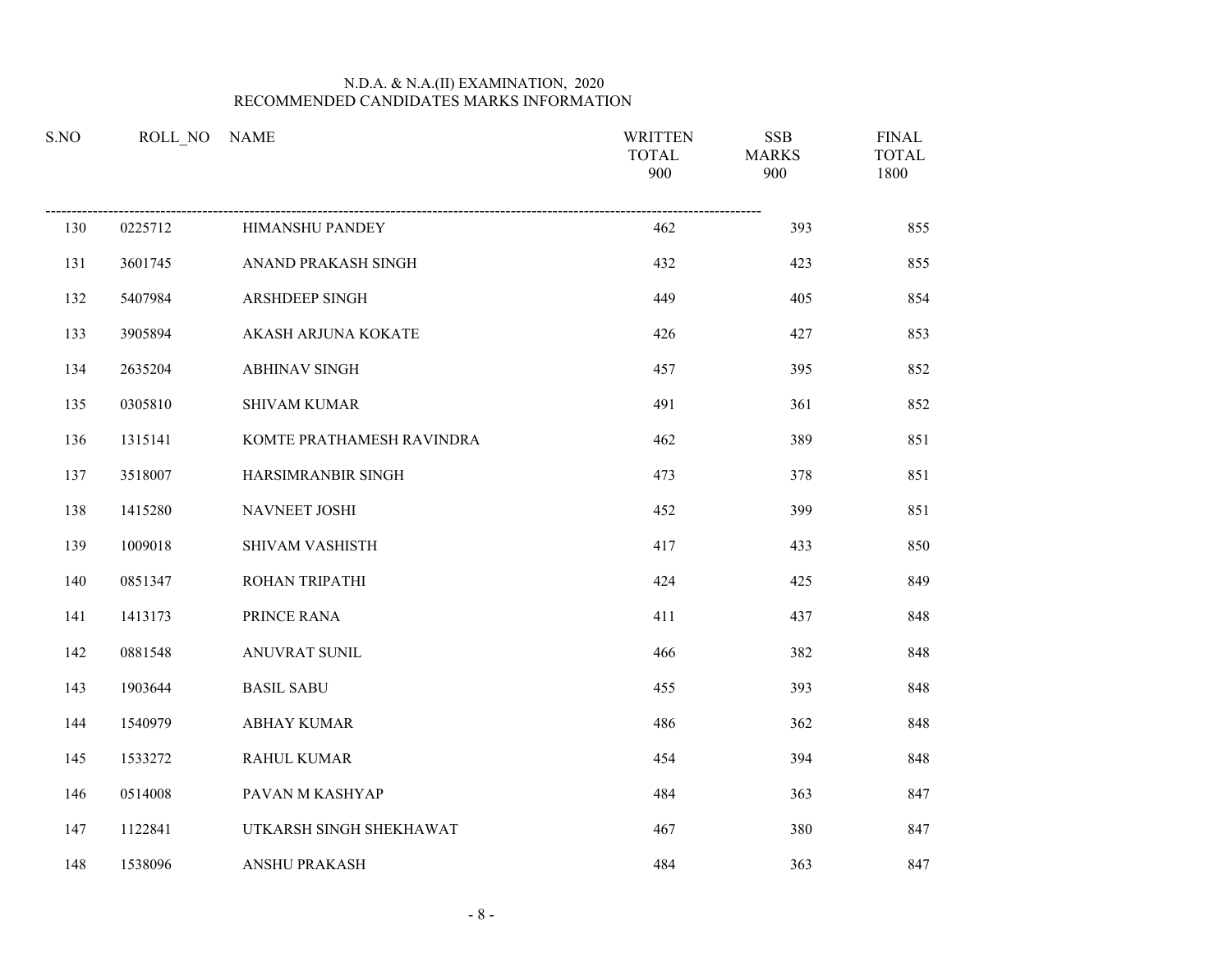| S.NO | ROLL NO | <b>NAME</b>                 | <b>WRITTEN</b><br><b>TOTAL</b><br>900 | <b>SSB</b><br><b>MARKS</b><br>900 | <b>FINAL</b><br><b>TOTAL</b><br>1800 |
|------|---------|-----------------------------|---------------------------------------|-----------------------------------|--------------------------------------|
| 149  | 3906792 | SWARAJ SHASHANK GHOSALKAR   | 386                                   | 461                               | 847                                  |
| 150  | 0866290 | <b>AKSHAT VERMA</b>         | 454                                   | 393                               | 847                                  |
| 151  | 0868869 | <b>TUSHAR SHARMA</b>        | 459                                   | 388                               | 847                                  |
| 152  | 0414268 | DIVYANSH SINGH              | 383                                   | 464                               | 847                                  |
| 153  | 0223166 | <b>SURYANSH PANDEY</b>      | 419                                   | 427                               | 846                                  |
| 154  | 0858330 | <b>KUNAL YADAV</b>          | 447                                   | 399                               | 846                                  |
| 155  | 2411455 | DEEPAK SINGH RATHORE        | 468                                   | 378                               | 846                                  |
| 156  | 1203386 | ARYAN SREERAM ANAND         | 426                                   | 420                               | 846                                  |
| 157  | 1415992 | KUSHAGRA SANWAL             | 486                                   | 360                               | 846                                  |
| 158  | 1417976 | PARANJAY BOHRA              | 455                                   | 390                               | 845                                  |
| 159  | 1414549 | AMAN BISHAL GHOSH           | 408                                   | 437                               | 845                                  |
| 160  | 1123618 | <b>AMIT KUMAR</b>           | 454                                   | 391                               | 845                                  |
| 161  | 2638872 | SHASHWAT DWIVEDI            | 409                                   | 435                               | 844                                  |
| 162  | 3517559 | SHIVANSH SHARMA             | 461                                   | 383                               | 844                                  |
| 163  | 0855979 | <b>SANJEEV SAINI</b>        | 450                                   | 392                               | 842                                  |
| 164  | 2635372 | <b>GAURAV RAI</b>           | 412                                   | 430                               | 842                                  |
| 165  | 1534110 | <b>AVINASH KUMAR</b>        | 454                                   | 388                               | 842                                  |
| 166  | 3522927 | NATHAN BENJAMIN JOY MIRANDA | 413                                   | 429                               | 842                                  |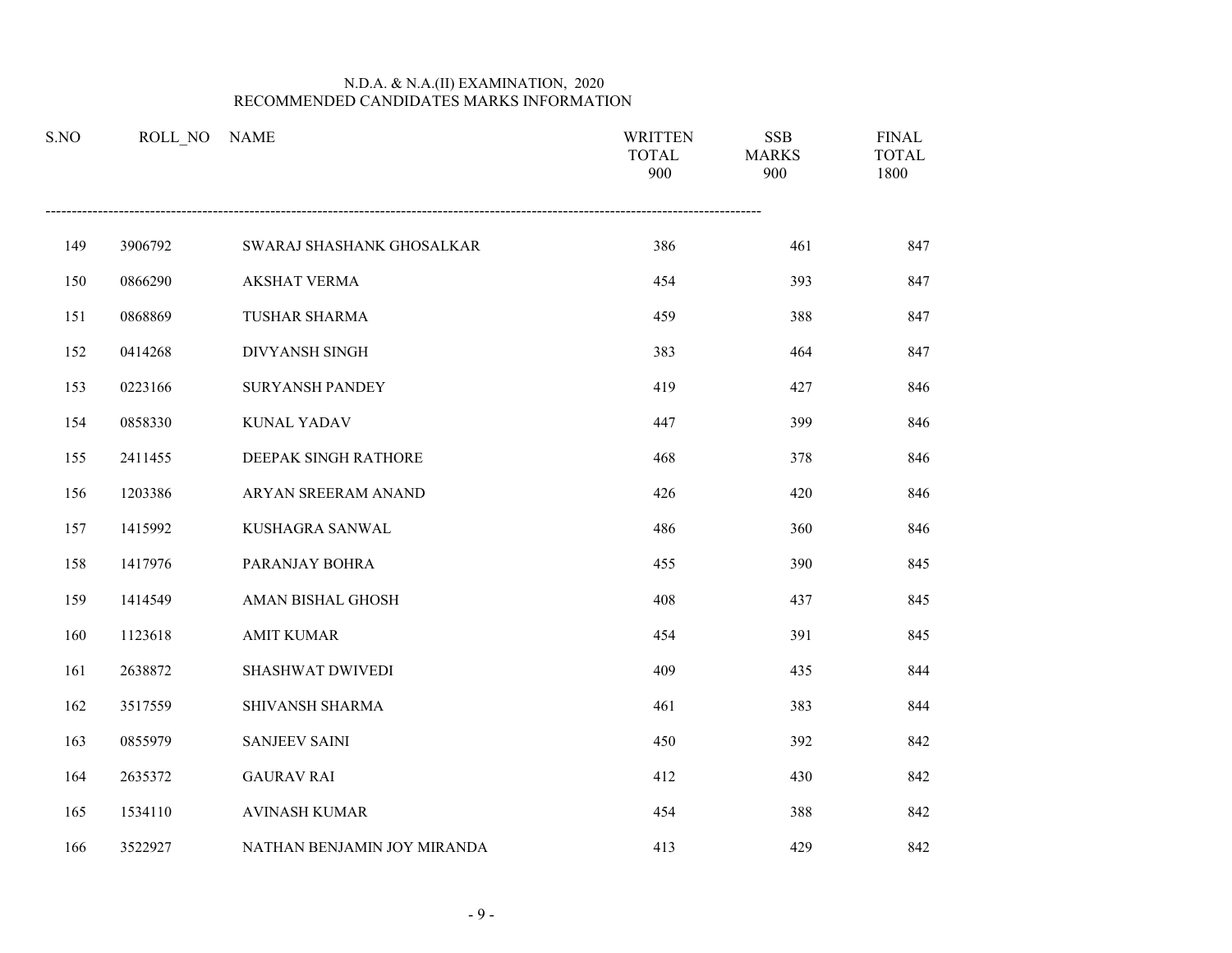| S.NO | ROLL_NO NAME |                            | <b>WRITTEN</b><br><b>TOTAL</b><br>900 | <b>SSB</b><br><b>MARKS</b><br>900 | <b>FINAL</b><br><b>TOTAL</b><br>1800 |
|------|--------------|----------------------------|---------------------------------------|-----------------------------------|--------------------------------------|
| 167  | 1540954      | <b>SHUBHAM KUMAR</b>       | 463                                   | 379                               | 842                                  |
| 168  | 0858191      | <b>RAHUL</b>               | 418                                   | 423                               | 841                                  |
| 169  | 5106380      | KURIMINENI LEELAASHAI      | 465                                   | 376                               | 841                                  |
| 170  | 1539574      | <b>RAJ KUMAR</b>           | 455                                   | 385                               | 840                                  |
| 171  | 3602414      | ABHIJEET SHASHIKANT KADAM  | 464                                   | 376                               | 840                                  |
| 172  | 0108823      | BODA MEETKUMAR MANSUKHBHAI | 455                                   | 384                               | 839                                  |
| 173  | 1532882      | <b>RISHAV RAJ</b>          | 410                                   | 427                               | 837                                  |
| 174  | 0417777      | JAY GIRRAJ RAJORIYA        | 443                                   | 394                               | 837                                  |
| 175  | 0856899      | ANUJ PRATAP SINGH          | 409                                   | 427                               | 836                                  |
| 176  | 1530909      | PRINCE KUMAR               | 419                                   | 417                               | 836                                  |
| 177  | 0514433      | PRADYUMNA CHAKRABORTY      | 426                                   | 410                               | 836                                  |
| 178  | 3517825      | <b>VINAY KAUSHIK</b>       | 452                                   | 383                               | 835                                  |
| 179  | 0872345      | <b>SAKSHAM KUMAR</b>       | 442                                   | 393                               | 835                                  |
| 180  | 2411199      | <b>BALAKRISHNAN P NAIR</b> | 449                                   | 385                               | 834                                  |
| 181  | 1531580      | ARYAN DUBEY                | 443                                   | 391                               | 834                                  |
| 182  | 1122094      | <b>SURYA DEV</b>           | 472                                   | 362                               | 834                                  |
| 183  | 0610672      | <b>SAGAR KUNDU</b>         | 414                                   | 419                               | 833                                  |
| 184  | 3405302      | SAMARJEET SINGH            | 456                                   | 377                               | 833                                  |
| 185  | 3517740      | ARSHDEEP SINGH             | 406                                   | 426                               | 832                                  |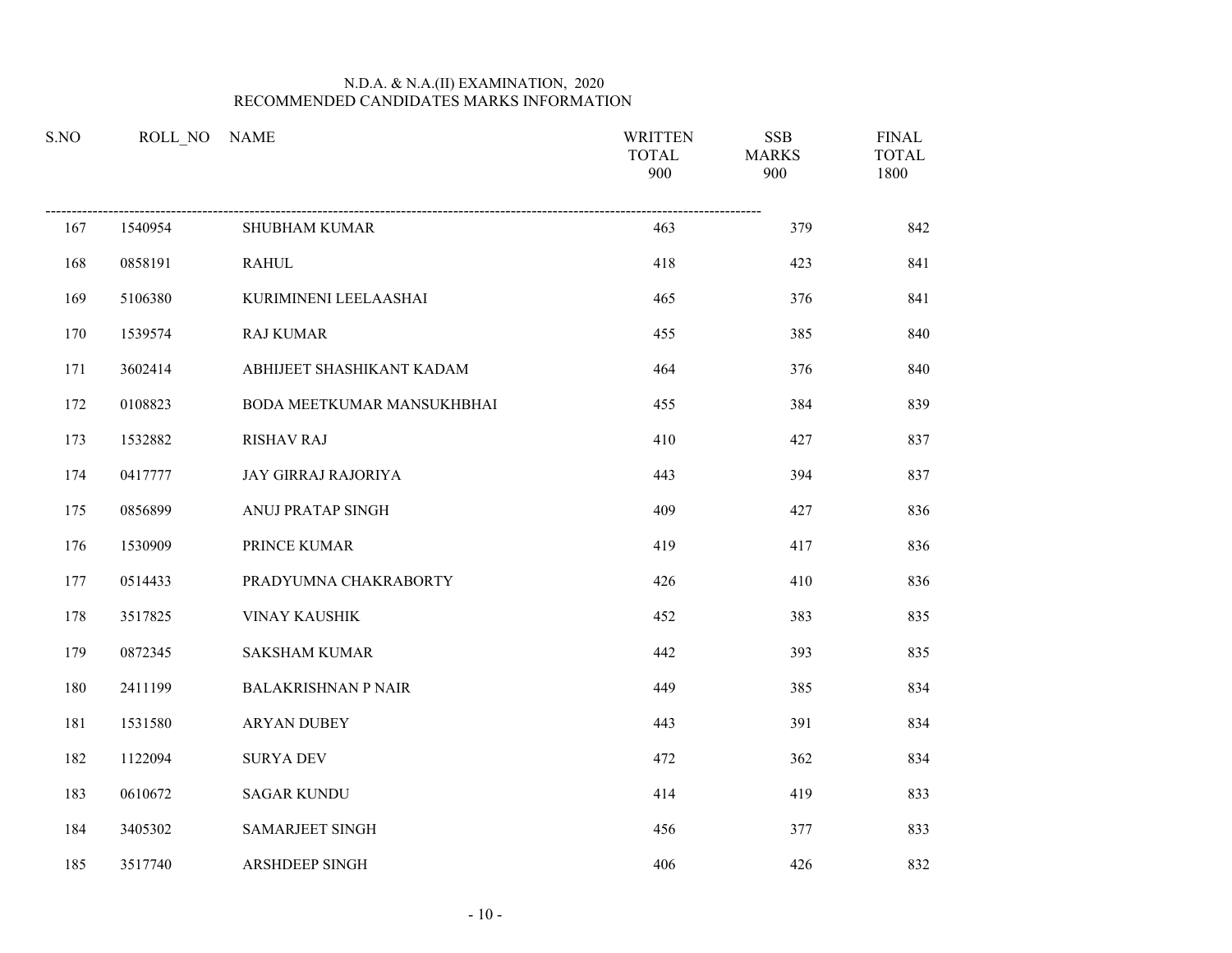| S.NO | ROLL NO | <b>NAME</b>                  | <b>WRITTEN</b><br><b>TOTAL</b><br>900 | <b>SSB</b><br><b>MARKS</b><br>900 | <b>FINAL</b><br><b>TOTAL</b><br>1800 |
|------|---------|------------------------------|---------------------------------------|-----------------------------------|--------------------------------------|
| 186  | 2639138 | KARANVEER SINGH PUNDIR       | 446                                   | 386                               | 832                                  |
| 187  | 2637890 | KAUSHAL RAJESH KUMAR         | 448                                   | 384                               | 832                                  |
| 188  | 3524729 | <b>GAURAV DEVGAN</b>         | 413                                   | 419                               | 832                                  |
| 189  | 1536757 | HARSHWARDHAN RAJ             | 403                                   | 429                               | 832                                  |
| 190  | 0307356 | KAMBLE SHARDUL               | 400                                   | 432                               | 832                                  |
| 191  | 1009364 | <b>GURRAM DILEEP</b>         | 402                                   | 429                               | 831                                  |
| 192  | 0850119 | <b>RAHUL SINGH</b>           | 447                                   | 384                               | 831                                  |
| 193  | 3518835 | AADITYA SOHAL                | 468                                   | 362                               | 830                                  |
| 194  | 1414196 | <b>SAKSHAM RAWAT</b>         | 457                                   | 373                               | 830                                  |
| 195  | 3907230 | <b>GANESH ANKUSH SHINDE</b>  | 461                                   | 369                               | 830                                  |
| 196  | 0863435 | <b>DHANVIN SAINI</b>         | 405                                   | 425                               | 830                                  |
| 197  | 5411593 | <b>CHIRAG</b>                | 439                                   | 391                               | 830                                  |
| 198  | 0513083 | PRASAD TANISHQ SANJAY        | 384                                   | 445                               | 829                                  |
| 199  | 0513245 | MAYUR ACHYUTRAO DHAKANE      | 445                                   | 384                               | 829                                  |
| 200  | 0106742 | AVIRAL MAHENDRA              | 395                                   | 433                               | 828                                  |
| 201  | 0513980 | <b>LAVNEET SINGH</b>         | 431                                   | 395                               | 826                                  |
| 202  | 1315874 | SIDDHANT SINGALKAR           | 386                                   | 440                               | 826                                  |
| 203  | 1411338 | SAMARTH KAVIR MATTHEW DSOUZA | 437                                   | 389                               | 826                                  |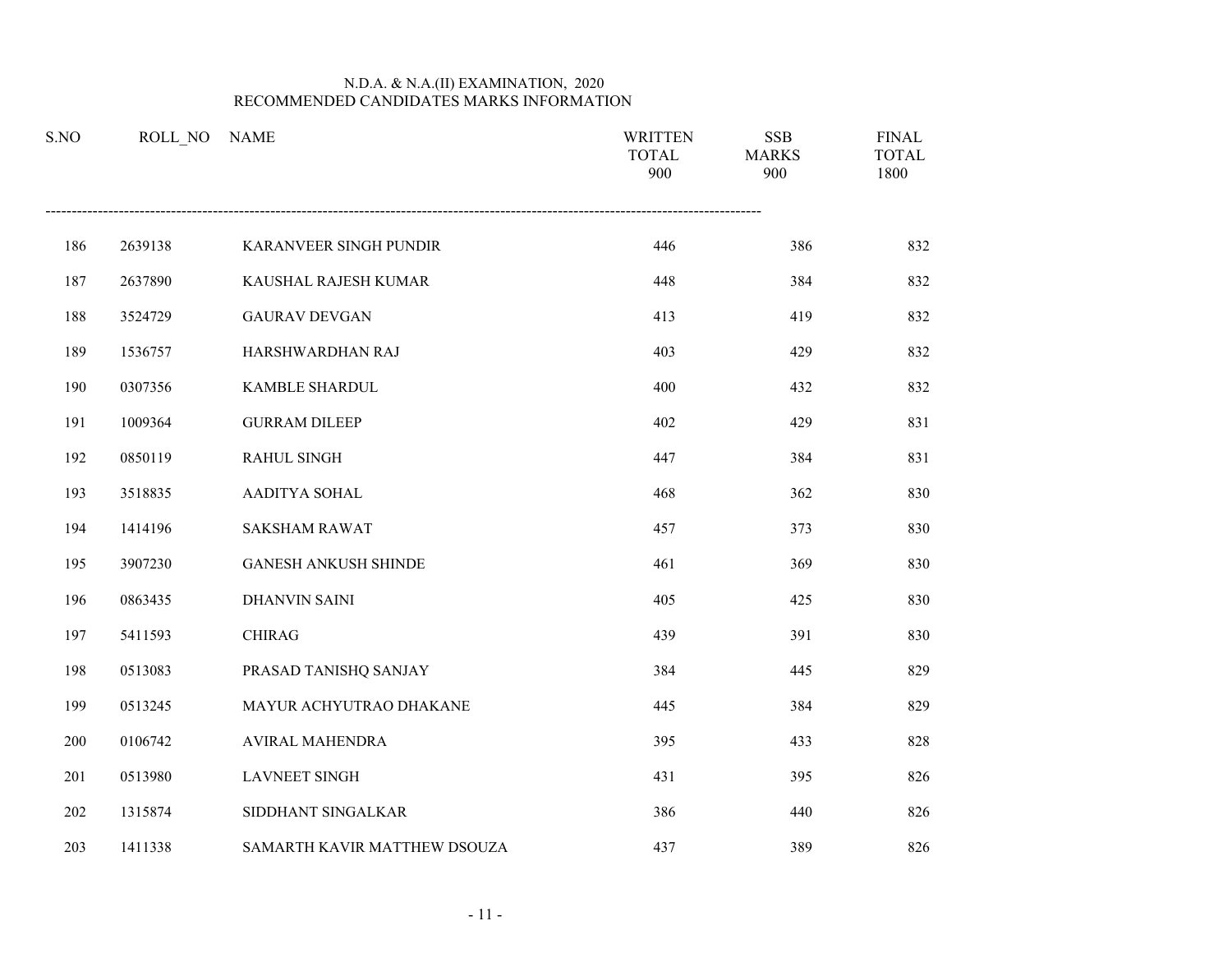| S.NO |         | ROLL NO NAME              | <b>WRITTEN</b><br><b>TOTAL</b><br>900 | <b>SSB</b><br><b>MARKS</b><br>900 | <b>FINAL</b><br><b>TOTAL</b><br>1800 |
|------|---------|---------------------------|---------------------------------------|-----------------------------------|--------------------------------------|
| 204  | 0854149 | <b>MUKUL</b>              | 403                                   | 422                               | 825                                  |
| 205  | 0106395 | <b>BHAVDEEP S RATHORE</b> | 439                                   | 386                               | 825                                  |
| 206  | 5104771 | AKASH BHADAURIYA          | 433                                   | 392                               | 825                                  |
| 207  | 0856751 | YASHASVI YADAV            | 438                                   | 386                               | 824                                  |
| 208  | 0854860 | KRISHNA MOHAN SHARMA      | 382                                   | 442                               | 824                                  |
| 209  | 0850587 | <b>AMAN THENUA</b>        | 436                                   | 388                               | 824                                  |
| 210  | 1412634 | MAYANGLAMBAM LUCKY SINGH  | 405                                   | 419                               | 824                                  |
| 211  | 0853949 | <b>AMAN</b>               | 453                                   | 371                               | 824                                  |
| 212  | 3907159 | TUSHAR BANTU CHOPADE      | 391                                   | 432                               | 823                                  |
| 213  | 0513803 | VASUDEV CHILGAR           | 446                                   | 376                               | 822                                  |
| 214  | 0307735 | AARYAN NARESH ISRANI      | 392                                   | 430                               | 822                                  |
| 215  | 1315647 | AARADHYA SANJAY GOSAVI    | 383                                   | 439                               | 822                                  |
| 216  | 3517275 | ANSH SHARMA               | 399                                   | 423                               | 822                                  |
| 217  | 3405869 | <b>ANGADJIT SINGH</b>     | 389                                   | 433                               | 822                                  |
| 218  | 0850400 | AADI AHUJA                | 428                                   | 393                               | 821                                  |
| 219  | 3602433 | ANSHUL ANIRUDDHA BAPAT    | 415                                   | 406                               | 821                                  |
| 220  | 4002350 | E AKHIL                   | 394                                   | 426                               | 820                                  |
| 221  | 0512864 | AMOLAK SHARMA             | 447                                   | 372                               | 819                                  |
| 222  | 0881527 | INDRANEEL SINGH RAO       | 444                                   | 375                               | 819                                  |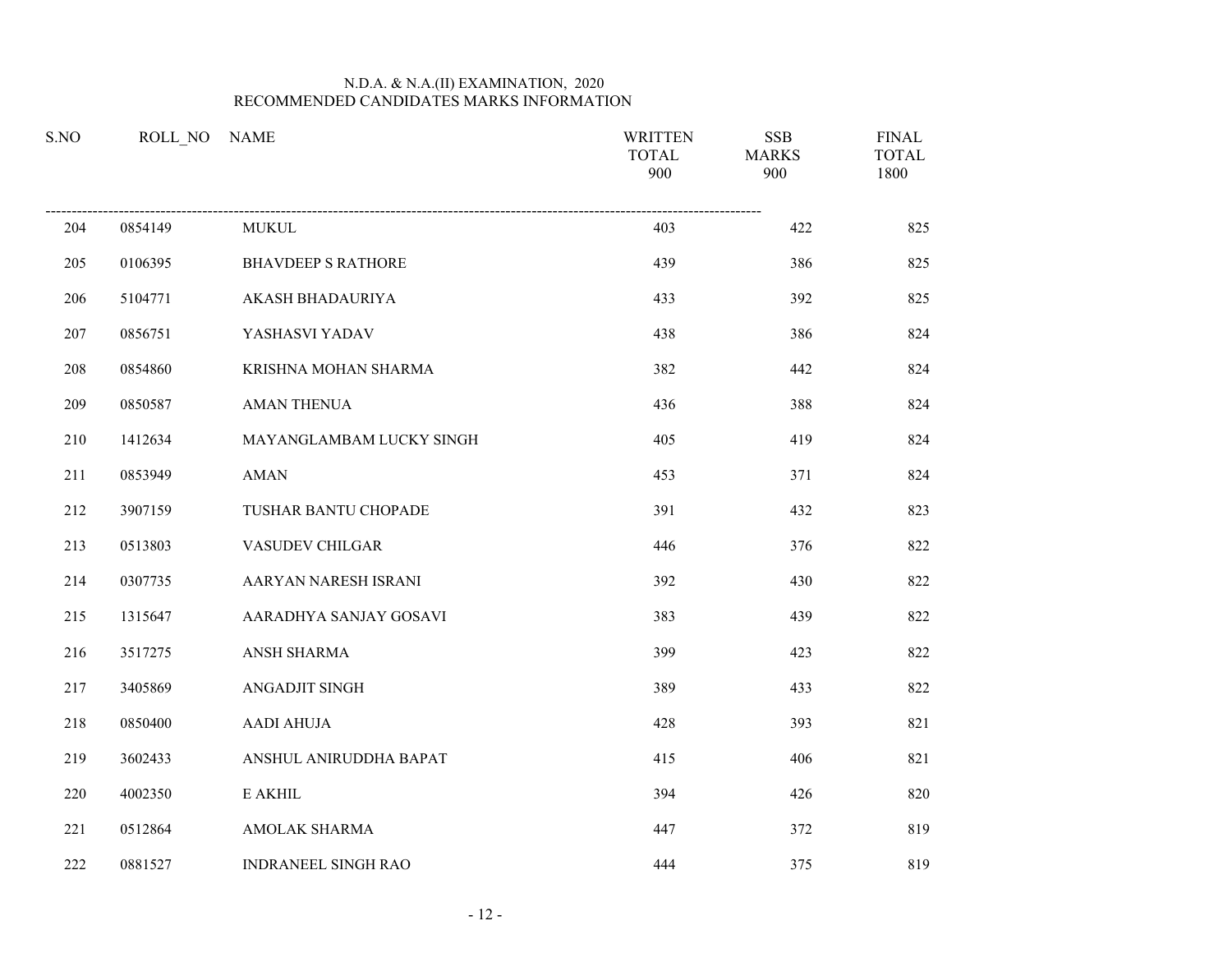| S.NO | ROLL NO | <b>NAME</b>                 | <b>WRITTEN</b><br><b>TOTAL</b><br>900 | <b>SSB</b><br><b>MARKS</b><br>900 | <b>FINAL</b><br><b>TOTAL</b><br>1800 |
|------|---------|-----------------------------|---------------------------------------|-----------------------------------|--------------------------------------|
| 223  | 3520554 | <b>AKASH KUMAR</b>          | 390                                   | 429                               | 819                                  |
| 224  | 1314768 | SHRIRAM RAJENDRA KSHIRSAGAR | 443                                   | 375                               | 818                                  |
| 225  | 5407848 | HANSA DATT JOSHI            | 439                                   | 378                               | 817                                  |
| 226  | 3906476 | SUSHANT SUNIL JADHAV        | 433                                   | 384                               | 817                                  |
| 227  | 0877010 | UTTAM CHHILLAR              | 373                                   | 444                               | 817                                  |
| 228  | 0305826 | DEV PARDESHI                | 444                                   | 372                               | 816                                  |
| 229  | 0849815 | <b>KARTIK BORA</b>          | 431                                   | 385                               | 816                                  |
| 230  | 3524306 | <b>SAMARJOT SINGH</b>       | 427                                   | 389                               | 816                                  |
| 231  | 2636506 | DIWAKAR JAISWAL             | 437                                   | 379                               | 816                                  |
| 232  | 3907490 | <b>ABHISHEK</b>             | 390                                   | 426                               | 816                                  |
| 233  | 3601844 | ROHIT KUMAR SINGH           | 388                                   | 426                               | 814                                  |
| 234  | 0706344 | ARYAN KUMAR MISHRA          | 419                                   | 395                               | 814                                  |
| 235  | 1127050 | DHRUV SINGH                 | 425                                   | 389                               | 814                                  |
| 236  | 1012949 | <b>IDHANT SINGH</b>         | 426                                   | 388                               | 814                                  |
| 237  | 0858601 | <b>NITIN YADAV</b>          | 415                                   | 399                               | 814                                  |
| 238  | 0414410 | YASH CHAUBEY                | 423                                   | 390                               | 813                                  |
| 239  | 1532998 | ANKUSH JHA                  | 438                                   | 375                               | 813                                  |
| 240  | 0223653 | RAJVARDHAN SINGH PARIHAR    | 428                                   | 385                               | 813                                  |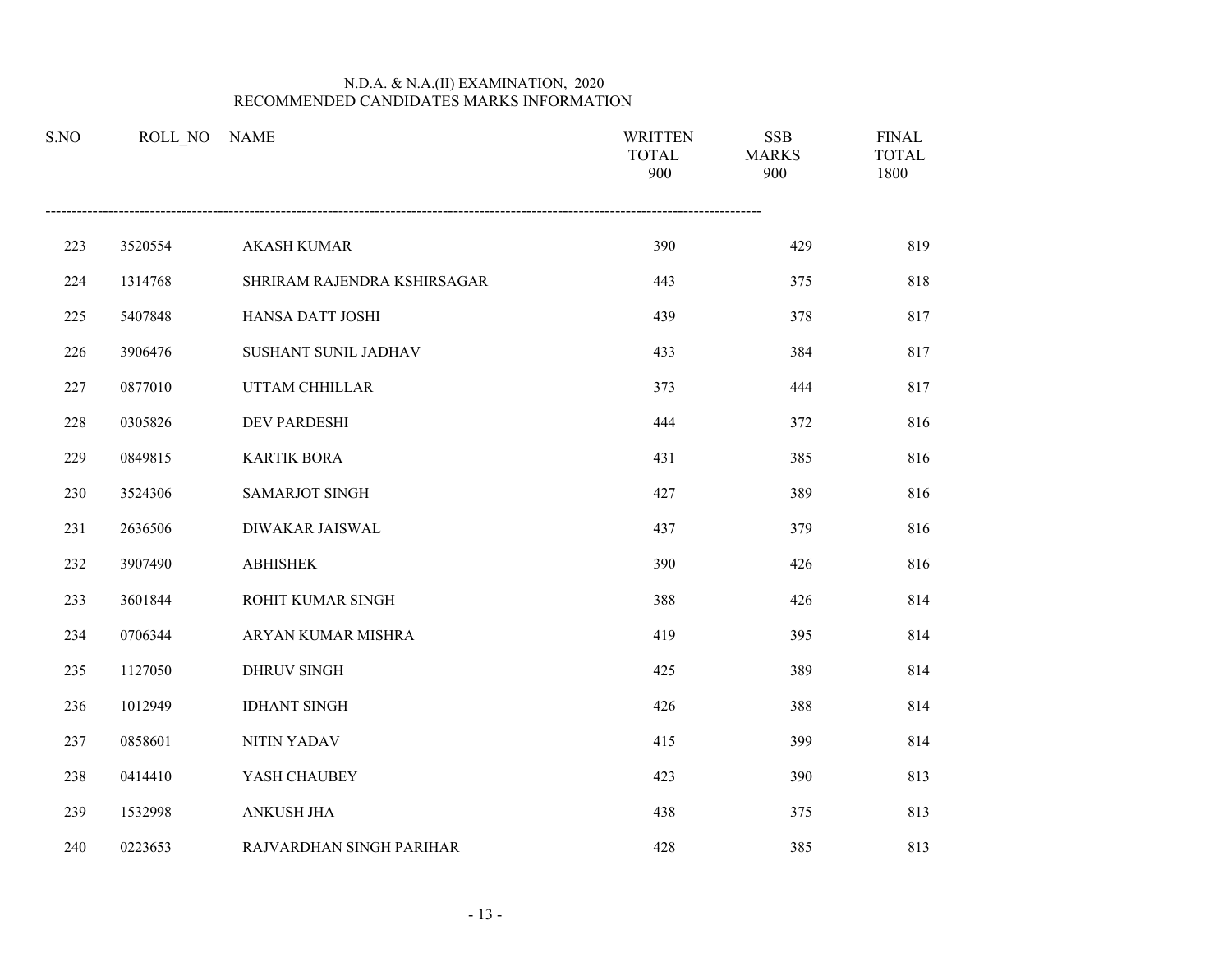| S.NO |         | ROLL NO NAME                | <b>WRITTEN</b><br><b>TOTAL</b><br>900 | <b>SSB</b><br><b>MARKS</b><br>900 | <b>FINAL</b><br><b>TOTAL</b><br>1800 |
|------|---------|-----------------------------|---------------------------------------|-----------------------------------|--------------------------------------|
| 241  | 0856525 | <b>KABIR PUNJABI</b>        | 390                                   | 422                               | 812                                  |
| 242  | 1009151 | <b>GOVIND SHINDE</b>        | 448                                   | 364                               | 812                                  |
| 243  | 0849417 | <b>NAVEEN</b>               | 430                                   | 382                               | 812                                  |
| 244  | 5106481 | P J V S DORA                | 358                                   | 454                               | 812                                  |
| 245  | 1132008 | PREET VINAY                 | 437                                   | 375                               | 812                                  |
| 246  | 0514031 | JAPE SAGAR GOKUL            | 373                                   | 438                               | 811                                  |
| 247  | 0854500 | <b>ANTARJOT SINGH</b>       | 415                                   | 396                               | 811                                  |
| 248  | 1125329 | <b>ANKIT YADAV</b>          | 435                                   | 376                               | 811                                  |
| 249  | 5106644 | REDDI MANIDEEP              | 414                                   | 396                               | 810                                  |
| 250  | 3602336 | ARYAN BHAGWANRAO CHIKALEKAR | 421                                   | 389                               | 810                                  |
| 251  | 0861335 | <b>CHETAN VATS</b>          | 389                                   | 420                               | 809                                  |
| 252  | 2411970 | AMAN MANOJ KUMAR NAIR       | 445                                   | 364                               | 809                                  |
| 253  | 0306890 | JAI SURENDRA SAWANT         | 373                                   | 436                               | 809                                  |
| 254  | 1125588 | <b>AMIT SINGH</b>           | 439                                   | 370                               | 809                                  |
| 255  | 4112245 | <b>KAUSHAL KUMAR</b>        | 422                                   | 387                               | 809                                  |
| 256  | 1417983 | PASUPULA NAVANEETH SUKUMAR  | 421                                   | 388                               | 809                                  |
| 257  | 0237469 | SRIJAN SINGH PARIHAR        | 435                                   | 374                               | 809                                  |
| 258  | 1702552 | <b>VISHAL KUMAR</b>         | 357                                   | 452                               | 809                                  |
| 259  | 5202444 | PATEL HET RITESHKUMAR       | 429                                   | 379                               | 808                                  |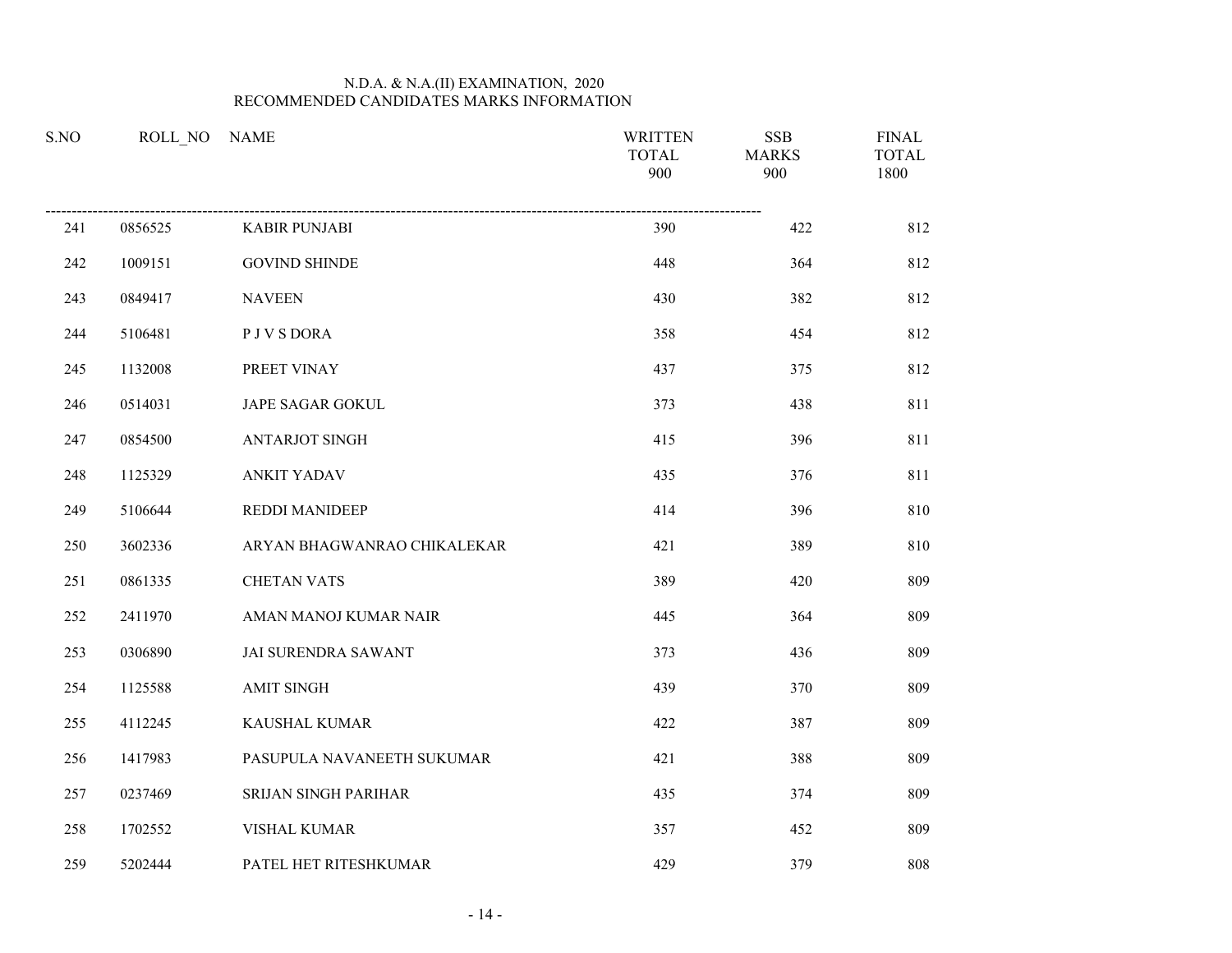| S.NO | ROLL NO | <b>NAME</b>              | <b>WRITTEN</b><br><b>TOTAL</b><br>900 | <b>SSB</b><br><b>MARKS</b><br>900 | <b>FINAL</b><br><b>TOTAL</b><br>1800 |
|------|---------|--------------------------|---------------------------------------|-----------------------------------|--------------------------------------|
| 260  | 1533142 | <b>RONIT KUMAR</b>       | 442                                   | 366                               | 808                                  |
| 261  | 1008928 | <b>AKSHAY ANAND</b>      | 386                                   | 422                               | 808                                  |
| 262  | 1121983 | DEEPAK SHARMA            | 415                                   | 393                               | 808                                  |
| 263  | 3602025 | <b>GOURAV MOHAN NATH</b> | 421                                   | 387                               | 808                                  |
| 264  | 4002326 | <b>M MUTHU RAMAN</b>     | 418                                   | 390                               | 808                                  |
| 265  | 5104642 | ALLU JAYA HARANADH       | 381                                   | 427                               | 808                                  |
| 266  | 1702538 | SAHIL SHARMA             | 385                                   | 423                               | 808                                  |
| 267  | 0513778 | <b>OMKAR YAWALE</b>      | 413                                   | 394                               | 807                                  |
| 268  | 1012624 | RITVIK KAISTHA           | 378                                   | 428                               | 806                                  |
| 269  | 3601704 | MOHNISH NILESH LAD       | 405                                   | 401                               | 806                                  |
| 270  | 0856195 | <b>DHIRREN MOHAN</b>     | 368                                   | 436                               | 804                                  |
| 271  | 1122708 | RAHUL SINGH SHEKHAWAT    | 356                                   | 448                               | 804                                  |
| 272  | 0110100 | RUPESH KUMAR             | 368                                   | 436                               | 804                                  |
| 273  | 5408690 | PANKAJ JOSHI             | 422                                   | 381                               | 803                                  |
| 274  | 0305687 | RAJEEV KUMAR RAI         | 420                                   | 383                               | 803                                  |
| 275  | 0306947 | <b>SHASHANK S</b>        | 414                                   | 388                               | 802                                  |
| 276  | 0850426 | <b>TARAN DEEP SINGH</b>  | 360                                   | 441                               | 801                                  |
| 277  | 3524347 | <b>SAMAY SAINI</b>       | 405                                   | 396                               | 801                                  |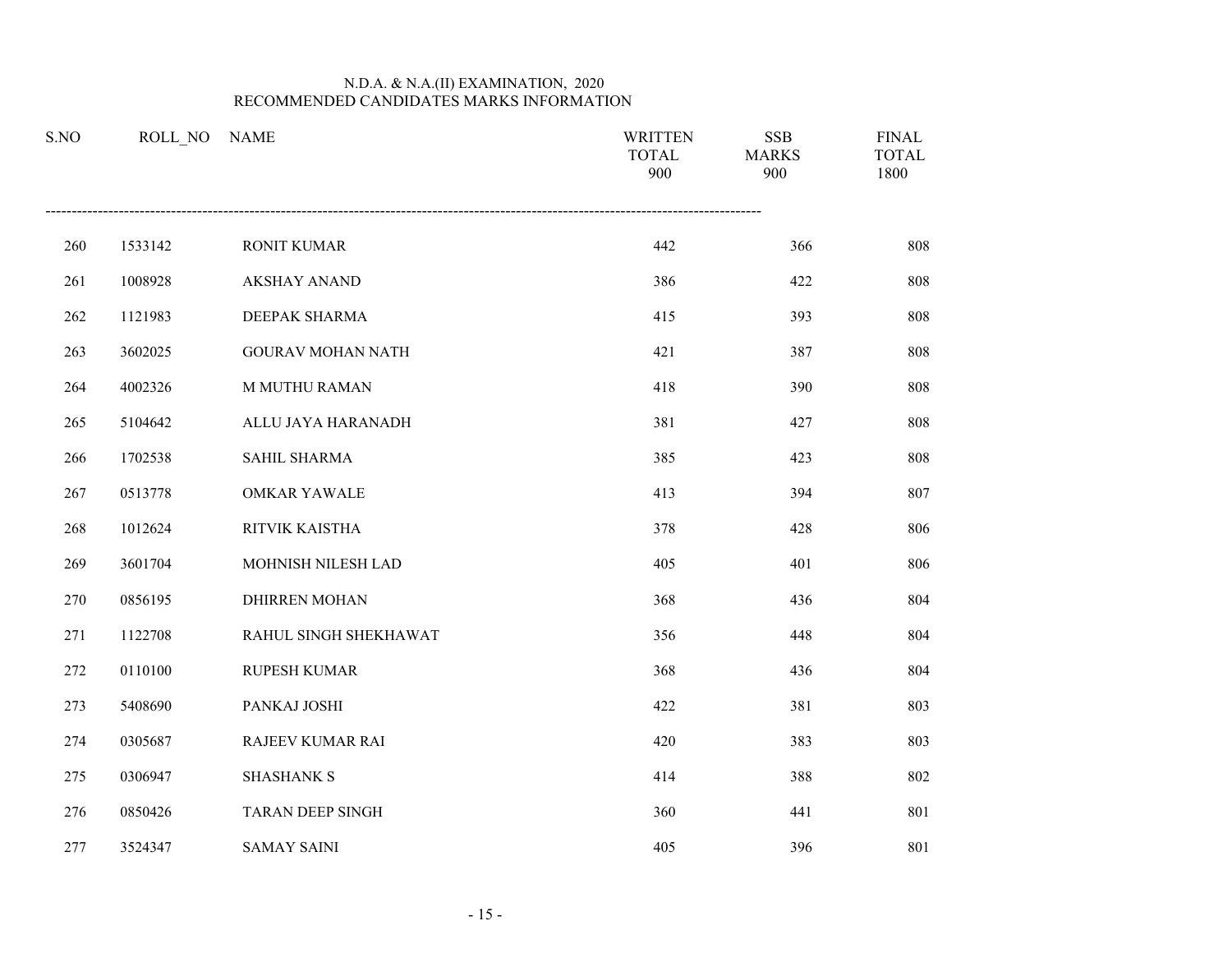| S.NO | ROLL NO | <b>NAME</b>                   | <b>WRITTEN</b><br><b>TOTAL</b><br>900 | <b>SSB</b><br><b>MARKS</b><br>900 | <b>FINAL</b><br><b>TOTAL</b><br>1800 |
|------|---------|-------------------------------|---------------------------------------|-----------------------------------|--------------------------------------|
| 278  | 0513722 | SHREYAS MAHENDRA BHAPKAR      | 412                                   | 388                               | 800                                  |
| 279  | 3905854 | <b>AYUSH BHORIA</b>           | 419                                   | 381                               | 800                                  |
| 280  | 1132063 | VAIBHAV PARASHAR              | 410                                   | 390                               | 800                                  |
| 281  | 4903382 | SHYAMASHISH SAHU              | 415                                   | 383                               | 798                                  |
| 282  | 3905759 | <b>SANKET HANDI</b>           | 391                                   | 407                               | 798                                  |
| 283  | 1132028 | RADHA MOHAN SHARMA            | 409                                   | 389                               | 798                                  |
| 284  | 3517625 | <b>GAURAV</b>                 | 413                                   | 384                               | 797                                  |
| 285  | 1539509 | ARIMARDAN PRATAP SINGH        | 363                                   | 434                               | 797                                  |
| 286  | 1414840 | DWAIPAYAN MAJUMDER            | 406                                   | 391                               | 797                                  |
| 287  | 3601728 | PRATIK PRAKASH PAWAR          | 413                                   | 383                               | 796                                  |
| 288  | 3518809 | MEHUL SINGH                   | 419                                   | 377                               | 796                                  |
| 289  | 3905917 | ANKIT KUMAR RAI               | 408                                   | 388                               | 796                                  |
| 290  | 0305696 | <b>SAURABH KUMAR</b>          | 428                                   | 366                               | 794                                  |
| 291  | 0857877 | <b>GAURAV</b>                 | 410                                   | 384                               | 794                                  |
| 292  | 0854925 | PRINCE BAMAL                  | 407                                   | 387                               | 794                                  |
| 293  | 0224557 | ANIKET KUMAR SINGH            | 406                                   | 388                               | 794                                  |
| 294  | 1316885 | DESHMUKH PARTH CHANDRASHEKHAR | 411                                   | 383                               | 794                                  |
| 295  | 4002813 | P NIRMAL                      | 426                                   | 368                               | 794                                  |
| 296  | 1204368 | NAVIN SIDHAARTH A R           | 356                                   | 438                               | 794                                  |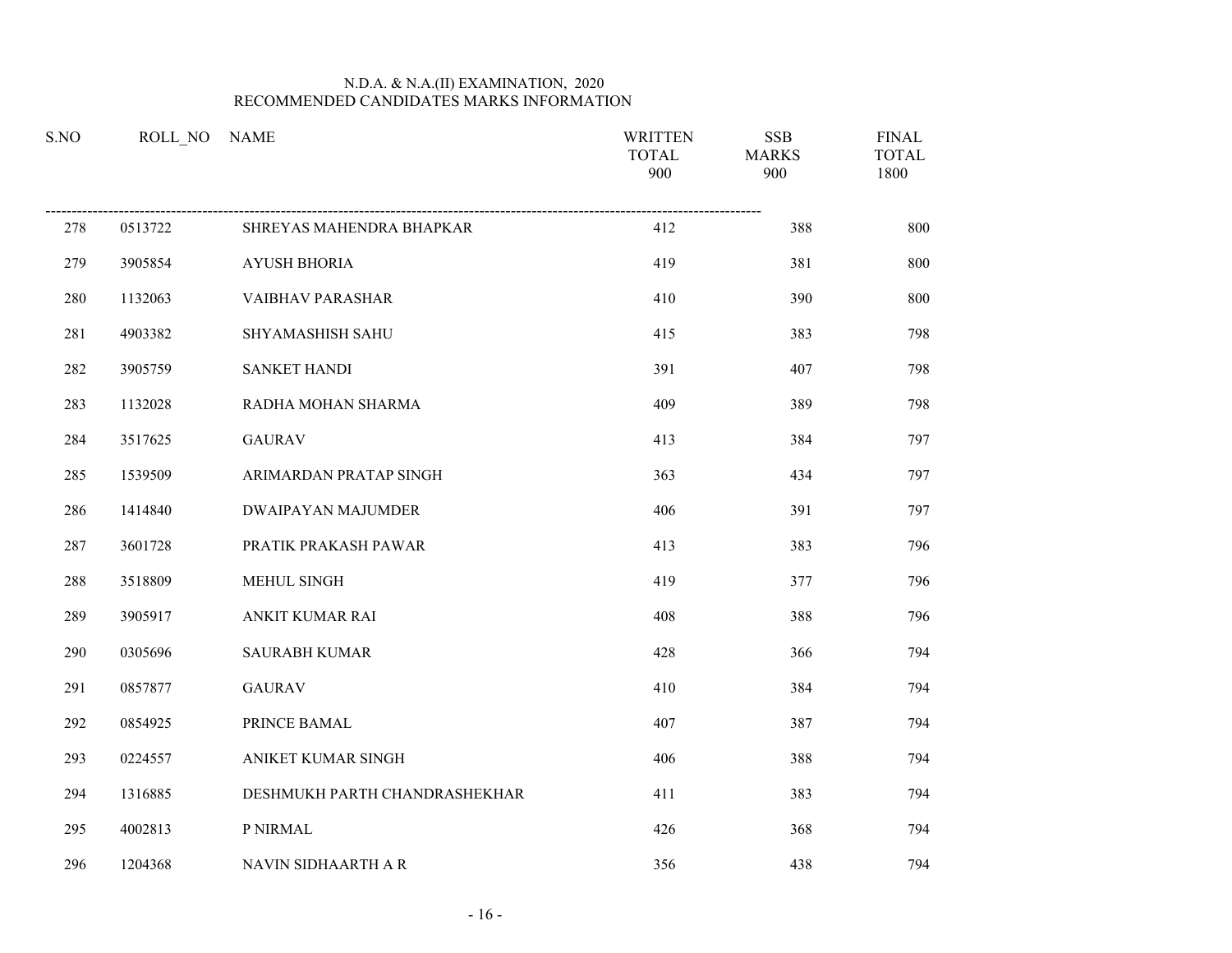| S.NO | ROLL NO | <b>NAME</b>            | <b>WRITTEN</b><br><b>TOTAL</b><br>900 | <b>SSB</b><br><b>MARKS</b><br>900 | <b>FINAL</b><br><b>TOTAL</b><br>1800 |
|------|---------|------------------------|---------------------------------------|-----------------------------------|--------------------------------------|
| 297  | 5413632 | <b>VIVEK SHARMA</b>    | 414                                   | 380                               | 794                                  |
| 298  | 1315463 | AHER SHREENIT DEVIDAS  | 403                                   | 390                               | 793                                  |
| 299  | 0855827 | <b>PRADEEP</b>         | 407                                   | 386                               | 793                                  |
| 300  | 3525826 | MOHIT KUMAR MISHRA     | 397                                   | 396                               | 793                                  |
| 301  | 1532999 | SATYAM KUMAR SINGH     | 377                                   | 416                               | 793                                  |
| 302  | 0306001 | ENOCH MOHIT DANIEL     | 416                                   | 376                               | 792                                  |
| 303  | 1315829 | NIRMAL PAWAN SOMESHWAR | 405                                   | 386                               | 791                                  |
| 304  | 0854629 | AKASH KUMAR CHAHAL     | 401                                   | 390                               | 791                                  |
| 305  | 1009910 | S NAGA SURYA           | 410                                   | 381                               | 791                                  |
| 306  | 0414234 | <b>HARSHDEEP AHUJA</b> | 420                                   | 370                               | 790                                  |
| 307  | 0858610 | ADITYA SHANKAR         | 427                                   | 363                               | 790                                  |
| 308  | 0706157 | ANKITRAJ SAHOO         | 368                                   | 422                               | 790                                  |
| 309  | 1315322 | <b>HARSH SAO</b>       | 367                                   | 423                               | 790                                  |
| 310  | 3405902 | <b>AYUSH KUMAR</b>     | 409                                   | 381                               | 790                                  |
| 311  | 3905756 | <b>VISHAL</b>          | 405                                   | 385                               | 790                                  |
| 312  | 0514554 | TAVADE MIHIR HITENDRA  | 419                                   | 371                               | 790                                  |
| 313  | 5106641 | <b>BAGADI JATHIN</b>   | 400                                   | 390                               | 790                                  |
| 314  | 0850003 | SURYAKANT DALAL        | 390                                   | 399                               | 789                                  |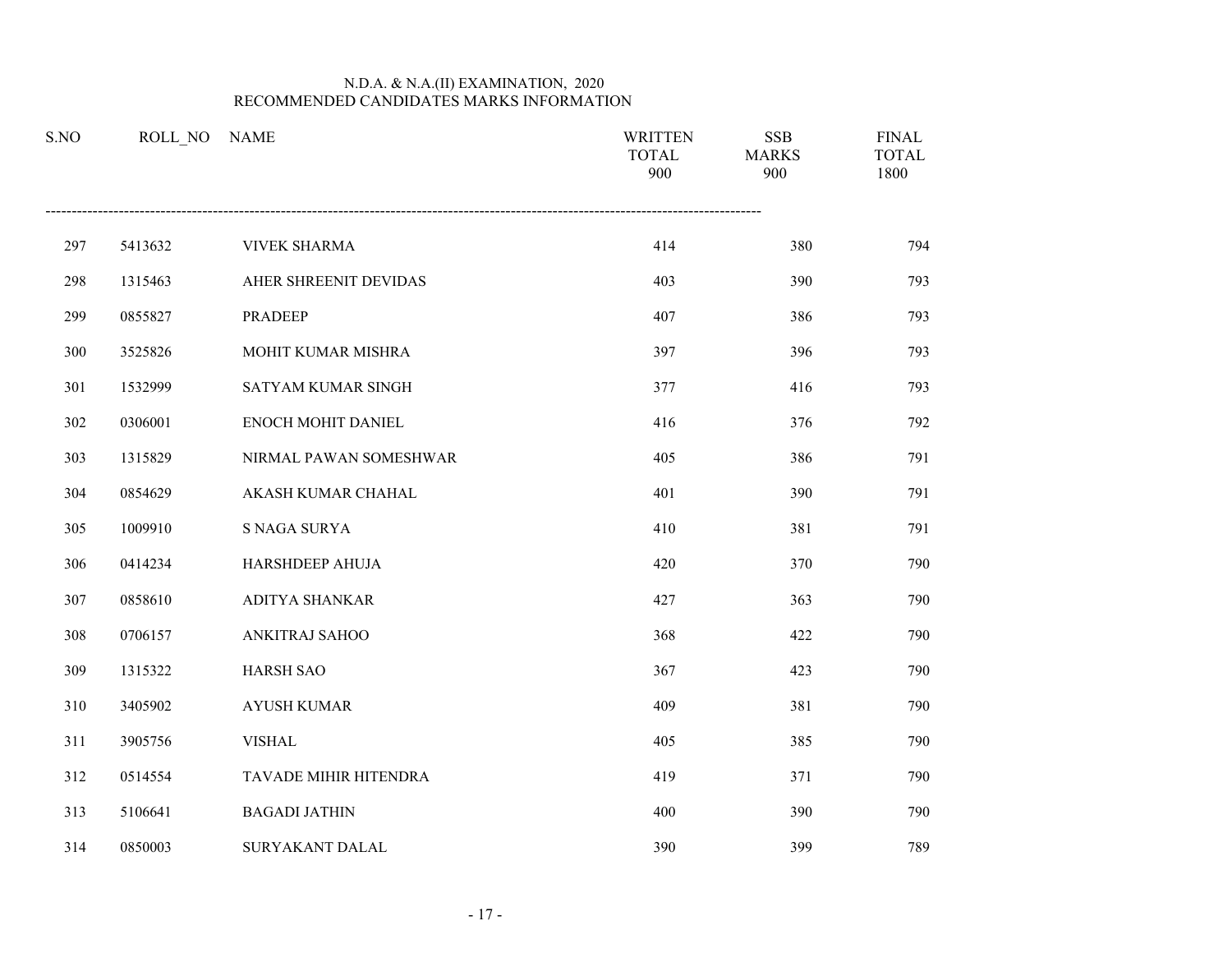| S.NO | ROLL NO | <b>NAME</b>                | <b>WRITTEN</b><br><b>TOTAL</b><br>900 | <b>SSB</b><br><b>MARKS</b><br>900 | <b>FINAL</b><br><b>TOTAL</b><br>1800 |
|------|---------|----------------------------|---------------------------------------|-----------------------------------|--------------------------------------|
| 315  | 0850589 | YUVRAJ SINGH               | 404                                   | 385                               | 789                                  |
| 316  | 0857441 | RISHABH CHAUHAN            | 355                                   | 434                               | 789                                  |
| 317  | 3524721 | AKSHIT KUMAR MARKAN        | 409                                   | 379                               | 788                                  |
| 318  | 0225135 | <b>SHAJID AHMED</b>        | 399                                   | 388                               | 787                                  |
| 319  | 3602250 | SANKET DATTATRAY POKHARKAR | 410                                   | 377                               | 787                                  |
| 320  | 5202168 | <b>ABHYUDAY DEO</b>        | 361                                   | 425                               | 786                                  |
| 321  | 0855191 | KAUSHLENDRA SINGH CHAUHAN  | 406                                   | 380                               | 786                                  |
| 322  | 0857229 | <b>AAYUSH BHATI</b>        | 407                                   | 379                               | 786                                  |
| 323  | 3601803 | <b>ADITYA KUMAR</b>        | 402                                   | 384                               | 786                                  |
| 324  | 1532590 | <b>RAVI SHANKAR</b>        | 400                                   | 386                               | 786                                  |
| 325  | 0305703 | K KAUSTUBH NARAYAN         | 399                                   | 386                               | 785                                  |
| 326  | 0414426 | RISHABH AHUJA              | 404                                   | 381                               | 785                                  |
| 327  | 0873041 | <b>GAUTAM KUMAR</b>        | 408                                   | 377                               | 785                                  |
| 328  | 0239502 | <b>SUMIT SHUKLA</b>        | 397                                   | 388                               | 785                                  |
| 329  | 3519469 | PARVEEN KUMAR              | 391                                   | 394                               | 785                                  |
| 330  | 1008924 | PRASHANT SANJAY PATIL      | 423                                   | 361                               | 784                                  |
| 331  | 1413454 | HARSHVARDHAN GUPTA         | 357                                   | 427                               | 784                                  |
| 332  | 0306079 | <b>VIVEK KUMAR</b>         | 396                                   | 387                               | 783                                  |
| 333  | 3906742 | SHINDE DHAWAL DHANAJI      | 397                                   | 386                               | 783                                  |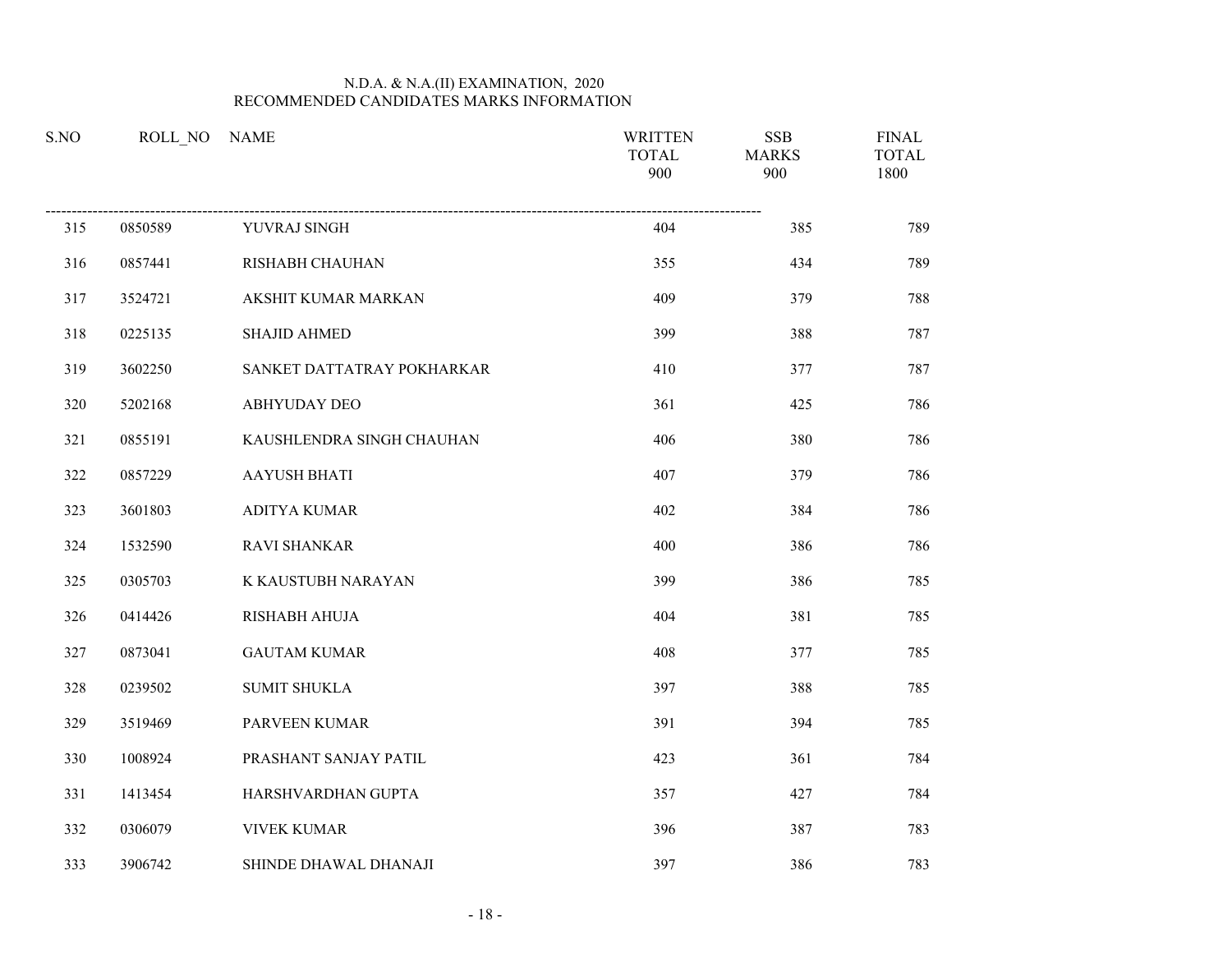| S.NO | ROLL NO | <b>NAME</b>                 | <b>WRITTEN</b><br><b>TOTAL</b><br>900 | <b>SSB</b><br><b>MARKS</b><br>900 | <b>FINAL</b><br><b>TOTAL</b><br>1800 |
|------|---------|-----------------------------|---------------------------------------|-----------------------------------|--------------------------------------|
| 334  | 1411115 | <b>AVANISH SINGH</b>        | 360                                   | 423                               | 783                                  |
| 335  | 0854850 | DIBYARANJAN PARIDA          | 359                                   | 424                               | 783                                  |
| 336  | 0854211 | <b>SUNNY UJJWAL</b>         | 403                                   | 380                               | 783                                  |
| 337  | 0225892 | <b>HARSH KUMAR</b>          | 397                                   | 386                               | 783                                  |
| 338  | 2637442 | <b>AGRIM SHANDILYA</b>      | 363                                   | 420                               | 783                                  |
| 339  | 4002382 | <b>S M ABHINAV KAARTHIK</b> | 401                                   | 382                               | 783                                  |
| 340  | 4904415 | <b>GAURAV SINGH SIDAR</b>   | 398                                   | 384                               | 782                                  |
| 341  | 0414680 | YOGAKSHEMA JOSHI            | 414                                   | 367                               | 781                                  |
| 342  | 3520457 | <b>VINAY KHATKAR</b>        | 356                                   | 425                               | 781                                  |
| 343  | 1411738 | <b>ABHISHEK CHAUDHARY</b>   | 385                                   | 395                               | 780                                  |
| 344  | 1315633 | CHAUDHARI SANKALP DEVIDAS   | 366                                   | 414                               | 780                                  |
| 345  | 1702778 | ARYAN THAKUR                | 402                                   | 378                               | 780                                  |
| 346  | 0611062 | CHUNCHUN KUMAR              | 396                                   | 383                               | 779                                  |
| 347  | 1315544 | <b>GADE ABHISHEK DILIP</b>  | 392                                   | 386                               | 778                                  |
| 348  | 1008864 | AMAN UJJVAL                 | 398                                   | 380                               | 778                                  |
| 349  | 0856998 | <b>AMAN</b>                 | 407                                   | 371                               | 778                                  |
| 350  | 5408437 | NIKHIL CHAND                | 394                                   | 384                               | 778                                  |
| 351  | 0901930 | VISHAL KUMAR                | 397                                   | 380                               | 777                                  |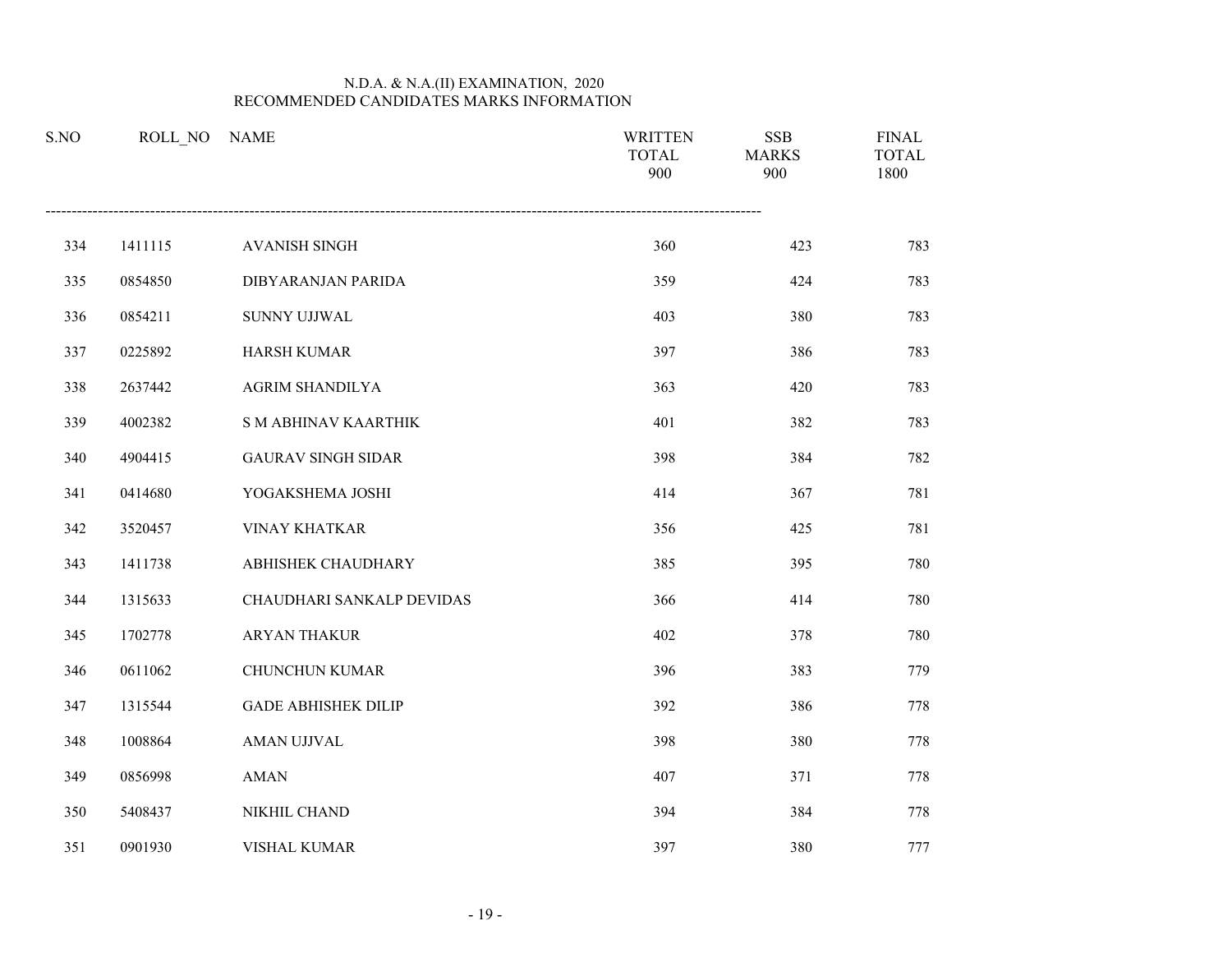| S.NO |         | ROLL_NO NAME           | <b>WRITTEN</b><br><b>TOTAL</b><br>900 | <b>SSB</b><br><b>MARKS</b><br>900 | <b>FINAL</b><br><b>TOTAL</b><br>1800 |
|------|---------|------------------------|---------------------------------------|-----------------------------------|--------------------------------------|
| 352  | 0854238 | <b>SUMIT PANDEY</b>    | 394                                   | 383                               | 777                                  |
| 353  | 0881154 | <b>BHUPENDRA SINGH</b> | 388                                   | 388                               | 776                                  |
| 354  | 0514085 | KUNAL SINGH            | 382                                   | 394                               | 776                                  |
| 355  | 3907331 | RAHUL ARUN SABLE       | 414                                   | 362                               | 776                                  |
| 356  | 1413463 | <b>AYUSH KAMBOJ</b>    | 388                                   | 388                               | 776                                  |
| 357  | 1532929 | HARSHIT ANAND          | 395                                   | 380                               | 775                                  |
| 358  | 1315605 | NAIK SUSHANT VINOD     | 408                                   | 367                               | 775                                  |
| 359  | 3520419 | <b>LOVEPREET SINGH</b> | 358                                   | 416                               | 774                                  |
| 360  | 1542529 | <b>AJAY KUMAR</b>      | 396                                   | 378                               | 774                                  |
| 361  | 1531584 | NIKHIL RAJ             | 408                                   | 365                               | 773                                  |
| 362  | 3405639 | KUNAL BHARDWAJ         | 408                                   | 365                               | 773                                  |
| 363  | 0853947 | <b>KARTIK</b>          | 391                                   | 381                               | 772                                  |
| 364  | 1538510 | <b>AMAN PRAKASH</b>    | 376                                   | 396                               | 772                                  |
| 365  | 0237245 | <b>AMAN PANDEY</b>     | 405                                   | 366                               | 771                                  |
| 366  | 0853297 | <b>ADITH MENON</b>     | 381                                   | 390                               | 771                                  |
| 367  | 0851917 | <b>LAKSHAY VATS</b>    | 386                                   | 385                               | 771                                  |
| 368  | 0420996 | YUVRAJ SINGH SOHAL     | 378                                   | 392                               | 770                                  |
| 369  | 3406812 | PRANAV UPPAL           | 385                                   | 385                               | 770                                  |
| 370  | 0859998 | <b>BHAVNESH SINGH</b>  | 366                                   | 404                               | 770                                  |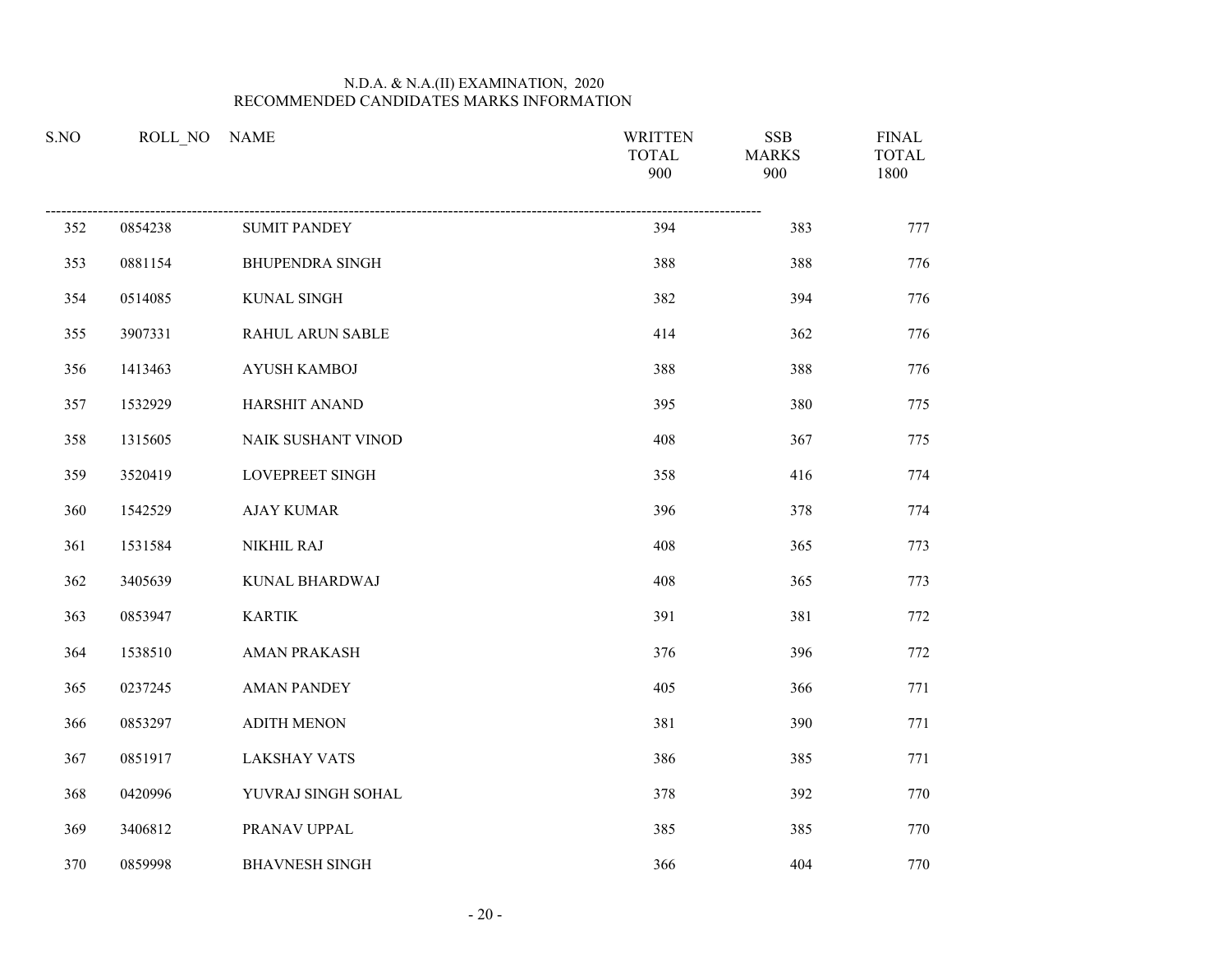| S.NO | ROLL_NO | <b>NAME</b>            | <b>WRITTEN</b><br><b>TOTAL</b><br>900 | <b>SSB</b><br><b>MARKS</b><br>900 | <b>FINAL</b><br><b>TOTAL</b><br>1800 |
|------|---------|------------------------|---------------------------------------|-----------------------------------|--------------------------------------|
| 371  | 0870233 | SIDHARTH YADAV         | 407                                   | 362                               | 769                                  |
| 372  | 1122524 | PRAVEEN KUMAR          | 404                                   | 364                               | 768                                  |
| 373  | 5408669 | ROHAN KUMAR GUPTA      | 377                                   | 391                               | 768                                  |
| 374  | 0850976 | YASHMIT KAUSHIK        | 387                                   | 381                               | 768                                  |
| 375  | 0414310 | PRATEET YADAV          | 391                                   | 377                               | 768                                  |
| 376  | 3517835 | PARAM SUNDARAM         | 385                                   | 382                               | 767                                  |
| 377  | 2638372 | <b>VAIBHAV RAJ</b>     | 374                                   | 393                               | 767                                  |
| 378  | 1532069 | <b>GOURAV KUMAR</b>    | 380                                   | 387                               | 767                                  |
| 379  | 1534315 | NISHANT KUMAR          | 405                                   | 361                               | 766                                  |
| 380  | 1530255 | <b>RAVI KUMAR</b>      | 384                                   | 382                               | 766                                  |
| 381  | 0878873 | SHASHWAT SRIVASTAVA    | 383                                   | 383                               | 766                                  |
| 382  | 0868116 | <b>ADITYA</b>          | 383                                   | 383                               | 766                                  |
| 383  | 0513855 | LOHOTE OMKAR SUDHIR    | 380                                   | 385                               | 765                                  |
| 384  | 0225830 | <b>DEVANSH DWIVEDI</b> | 384                                   | 381                               | 765                                  |
| 385  | 2638740 | SHOBHIT TRIVEDI        | 388                                   | 376                               | 764                                  |
| 386  | 0856025 | ANMOL V NAVAD          | 385                                   | 379                               | 764                                  |
| 387  | 1124369 | ASHOK DASANIYA         | 375                                   | 388                               | 763                                  |
| 388  | 3517999 | SIMERPREET SINGH       | 375                                   | 388                               | 763                                  |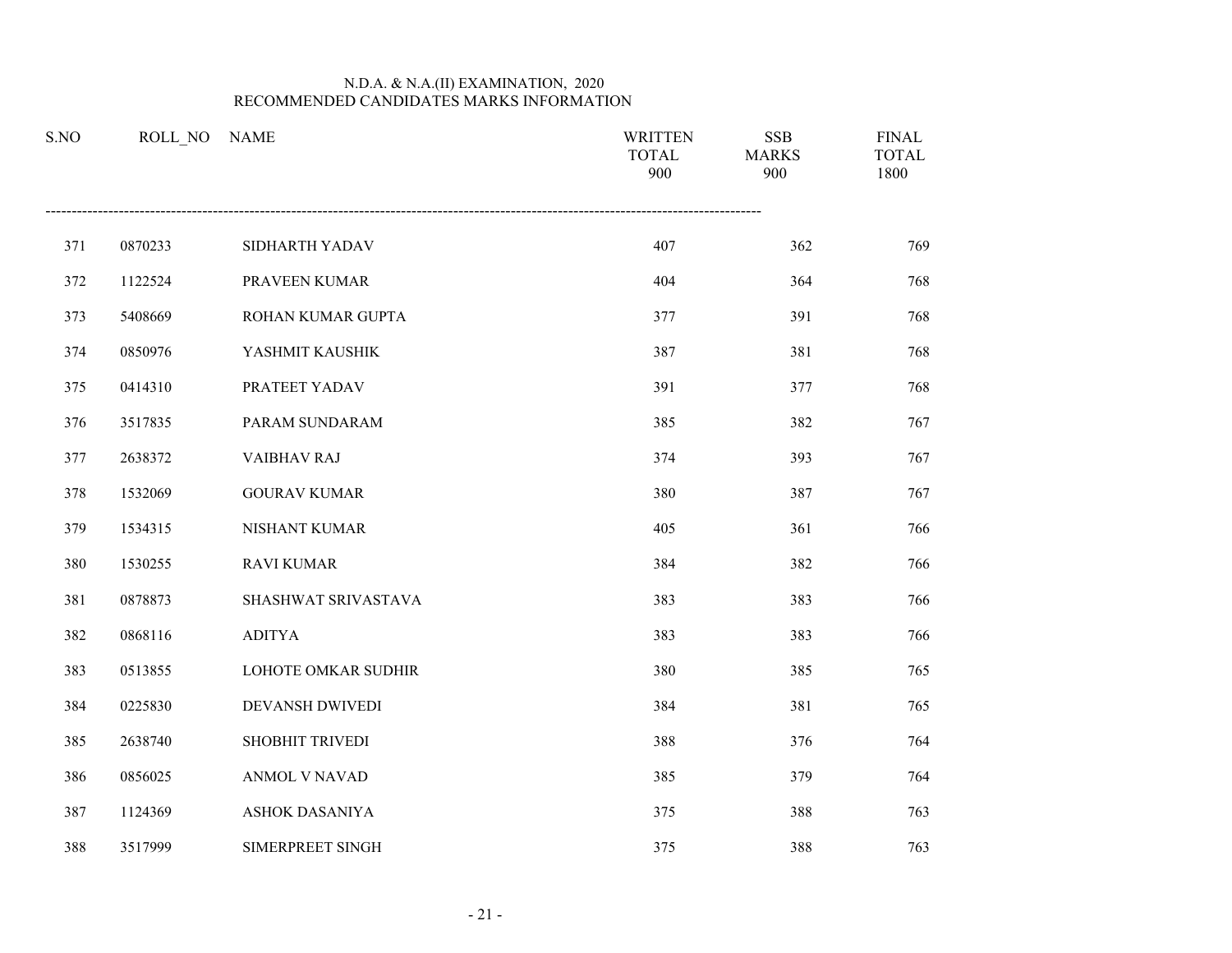| S.NO |         | ROLL_NO NAME           | <b>WRITTEN</b><br><b>TOTAL</b><br>900 | <b>SSB</b><br><b>MARKS</b><br>900 | <b>FINAL</b><br><b>TOTAL</b><br>1800 |
|------|---------|------------------------|---------------------------------------|-----------------------------------|--------------------------------------|
| 389  | 1413111 | AAYUSH CHANDRA         | 375                                   | 388                               | 763                                  |
| 390  | 3907713 | <b>NAGDEV S TERANI</b> | 369                                   | 393                               | 762                                  |
| 391  | 1125602 | SHASHVAT TYAGI         | 390                                   | 371                               | 761                                  |
| 392  | 2639609 | <b>AVIJIT SINGH</b>    | 382                                   | 379                               | 761                                  |
| 393  | 3524050 | <b>HARIOM</b>          | 371                                   | 390                               | 761                                  |
| 394  | 1009114 | ARYAN SINGH CHOUHAN    | 379                                   | 382                               | 761                                  |
| 395  | 3516738 | <b>JASKIRAT SINGH</b>  | 373                                   | 387                               | 760                                  |
| 396  | 0852208 | <b>ISHAAN TEWARI</b>   | 378                                   | 382                               | 760                                  |
| 397  | 1600244 | VARDAAN PANDEY         | 375                                   | 385                               | 760                                  |
| 398  | 1538511 | <b>AMAN KUMAR</b>      | 393                                   | 367                               | 760                                  |
| 399  | 1418890 | AKARSH PRATAP SINGH    | 374                                   | 385                               | 759                                  |
| 400  | 1124603 | ANKIT CHOUDHARY        | 361                                   | 398                               | 759                                  |
| 401  | 3518966 | VAASTAV MAITHANI       | 368                                   | 391                               | 759                                  |
| 402  | 3406008 | HARDIK SAINI           | 381                                   | 378                               | 759                                  |
| 403  | 1411240 | SPARSH RAJAK           | 377                                   | 382                               | 759                                  |
| 404  | 1412899 | <b>DEVAL PANWAR</b>    | 384                                   | 374                               | 758                                  |
| 405  | 4401023 | MEGHNATH SOIBAM        | 374                                   | 384                               | 758                                  |
| 406  | 3518807 | PARAMJOT SINGH         | 370                                   | 388                               | 758                                  |
| 407  | 3517214 | <b>BHAVAY SAINI</b>    | 397                                   | 361                               | 758                                  |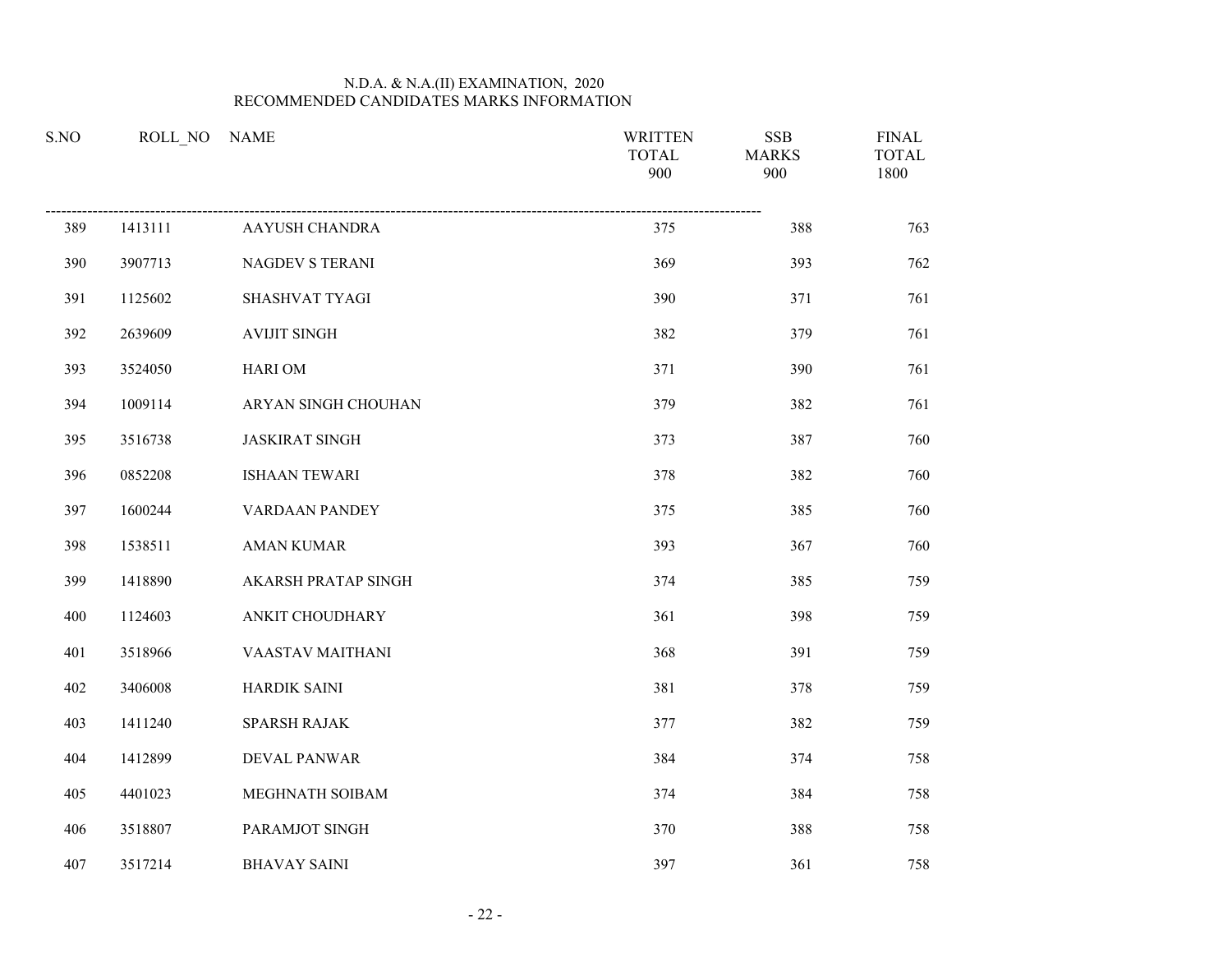| S.NO | ROLL NO | <b>NAME</b>                  | <b>WRITTEN</b><br><b>TOTAL</b><br>900 | <b>SSB</b><br><b>MARKS</b><br>900 | <b>FINAL</b><br><b>TOTAL</b><br>1800 |
|------|---------|------------------------------|---------------------------------------|-----------------------------------|--------------------------------------|
| 408  | 3518301 | <b>ABHISHEK</b>              | 367                                   | 391                               | 758                                  |
| 409  | 0858240 | <b>SUKRIT TAYA</b>           | 377                                   | 380                               | 757                                  |
| 410  | 0514607 | JAYESH RAVINDRA PAGAR        | 392                                   | 365                               | 757                                  |
| 411  | 0106314 | <b>ATUL VIVEK</b>            | 384                                   | 372                               | 756                                  |
| 412  | 3522307 | KUSHAGRA BAJPAI              | 358                                   | 398                               | 756                                  |
| 413  | 0868161 | YUVANSH SINGH NEGI           | 379                                   | 377                               | 756                                  |
| 414  | 4401050 | THOKCHOM SIDDHARTH SINGH     | 395                                   | 360                               | 755                                  |
| 415  | 2638244 | SUDHANSHU MISHRA             | 364                                   | 391                               | 755                                  |
| 416  | 0305789 | <b>ANSHAL KUMAR</b>          | 390                                   | 365                               | 755                                  |
| 417  | 1415306 | <b>VIVEK TARIYAL</b>         | 366                                   | 389                               | 755                                  |
| 418  | 0854359 | <b>ARNAV RATTAN</b>          | 386                                   | 368                               | 754                                  |
| 419  | 0852431 | <b>ABHAY TOMAR</b>           | 363                                   | 391                               | 754                                  |
| 420  | 0855544 | <b>SAHIL YADAV</b>           | 372                                   | 382                               | 754                                  |
| 421  | 0857009 | NIEL AJITSARIA               | 389                                   | 365                               | 754                                  |
| 422  | 0223845 | HIMANSHU SINGH TOMAR         | 372                                   | 381                               | 753                                  |
| 423  | 0853839 | <b>KARTIK RANA</b>           | 386                                   | 367                               | 753                                  |
| 424  | 1011780 | TONDRAPU KALYAN CHAKRAVARTHY | 372                                   | 381                               | 753                                  |
| 425  | 0878670 | <b>MANISH JOSHI</b>          | 362                                   | 390                               | 752                                  |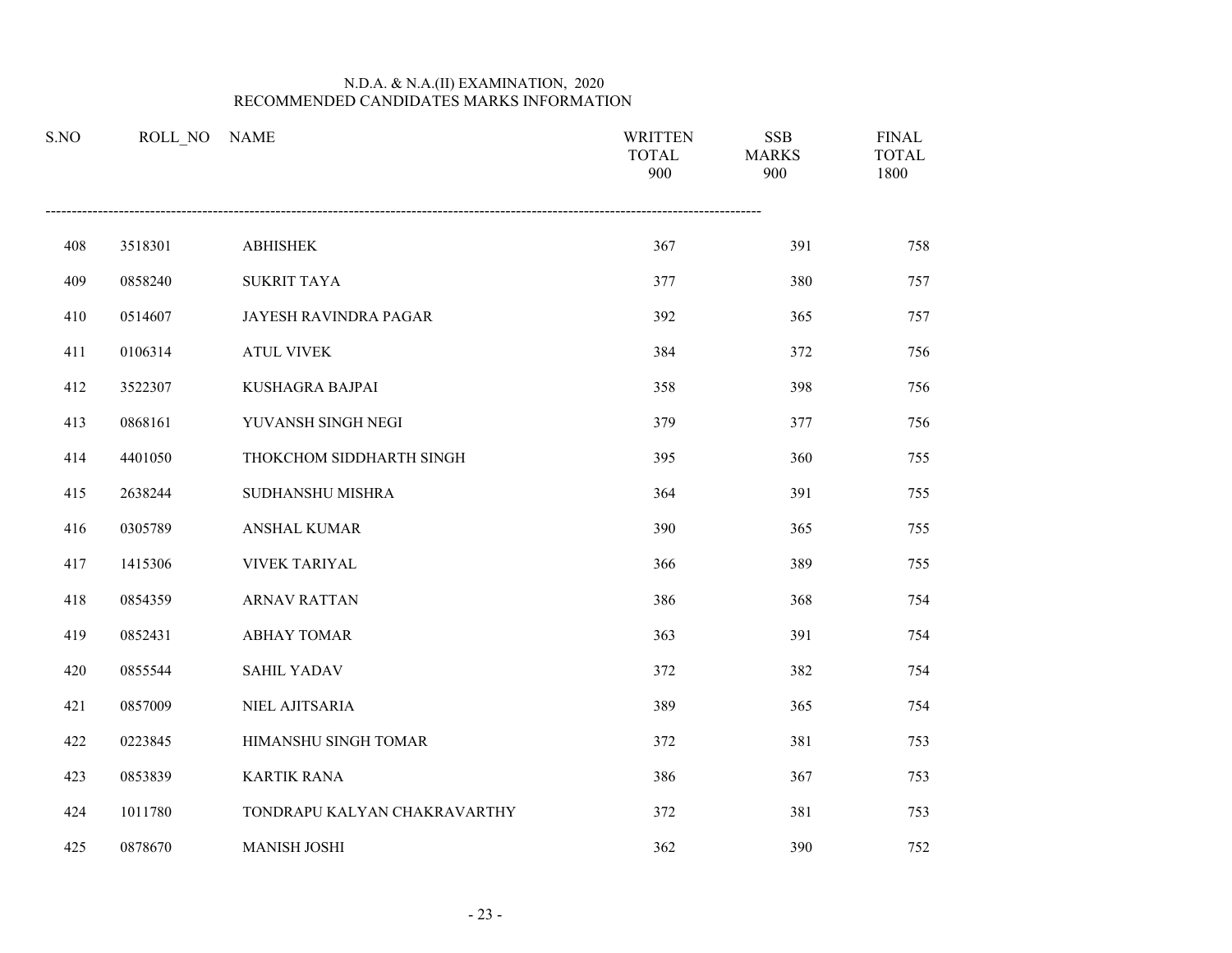| S.NO |         | ROLL NO NAME               | <b>WRITTEN</b><br><b>TOTAL</b><br>900 | <b>SSB</b><br><b>MARKS</b><br>900 | <b>FINAL</b><br><b>TOTAL</b><br>1800 |
|------|---------|----------------------------|---------------------------------------|-----------------------------------|--------------------------------------|
| 426  | 3522025 | <b>GURSIMRAN SINGH</b>     | 356                                   | 395                               | 751                                  |
| 427  | 4401014 | MUHAMMAD ZAKARIYYAH        | 385                                   | 366                               | 751                                  |
| 428  | 0513705 | <b>JOSHI HARSHIT</b>       | 371                                   | 379                               | 750                                  |
| 429  | 0514117 | ADITYA NILESH GUJARATHI    | 375                                   | 375                               | 750                                  |
| 430  | 1412788 | ABHISHEK SINGH             | 379                                   | 370                               | 749                                  |
| 431  | 0850205 | <b>TANAY DAGUR</b>         | 370                                   | 379                               | 749                                  |
| 432  | 0853690 | MAYANK SINGH KUSHWAH       | 364                                   | 385                               | 749                                  |
| 433  | 1203471 | <b>SHIVAM SAKET</b>        | 381                                   | 367                               | 748                                  |
| 434  | 1904426 | ABHINDRA KRISHNA K M       | 369                                   | 379                               | 748                                  |
| 435  | 0857749 | MAYANK DALAL               | 370                                   | 377                               | 747                                  |
| 436  | 5104751 | <b>BETHA PHILIP ANTONY</b> | 366                                   | 381                               | 747                                  |
| 437  | 0305989 | <b>AAYUSH PATHAK</b>       | 361                                   | 386                               | 747                                  |
| 438  | 3517477 | SEHJPREET SINGH            | 370                                   | 376                               | 746                                  |
| 439  | 0852519 | <b>SHANTANU PARASHAR</b>   | 363                                   | 383                               | 746                                  |
| 440  | 4401043 | MAYANGLAMBAM DENISH SINGH  | 365                                   | 381                               | 746                                  |
| 441  | 4600808 | DEBANJAN CHAKRABORTY       | 357                                   | 389                               | 746                                  |
| 442  | 2638993 | <b>ADITYA SINGH</b>        | 356                                   | 389                               | 745                                  |
| 443  | 4401046 | RAMESH SINGH LOUREMBAM     | 361                                   | 384                               | 745                                  |
| 444  | 5107688 | PRANAV PANDEY              | 381                                   | 364                               | 745                                  |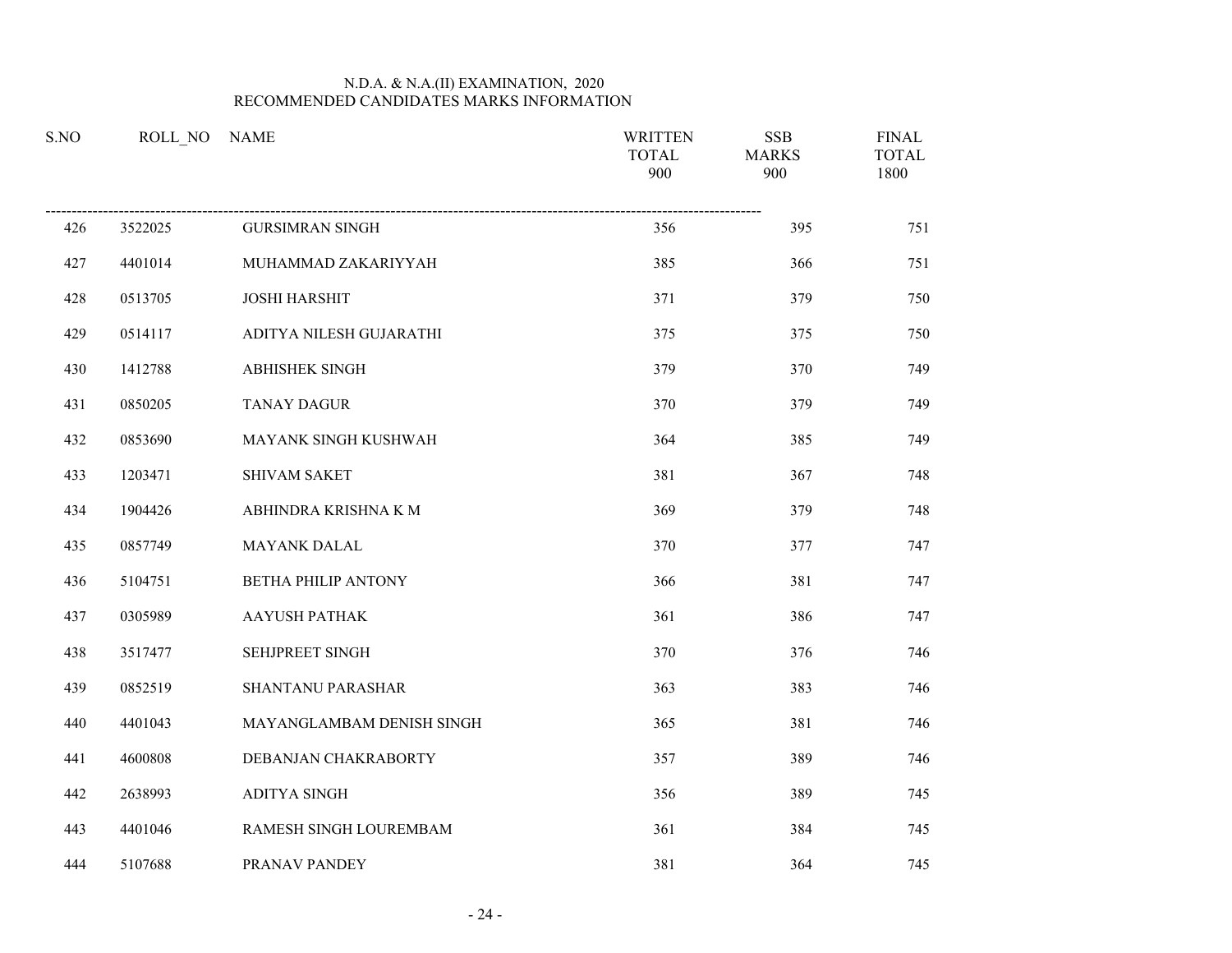| S.NO | ROLL NO | <b>NAME</b>                    | <b>WRITTEN</b><br><b>TOTAL</b><br>900 | <b>SSB</b><br><b>MARKS</b><br>900 | <b>FINAL</b><br><b>TOTAL</b><br>1800 |
|------|---------|--------------------------------|---------------------------------------|-----------------------------------|--------------------------------------|
| 445  | 0883256 | ARNAV BHAYANA                  | 363                                   | 382                               | 745                                  |
| 446  | 0857823 | YASH TYAGI                     | 357                                   | 387                               | 744                                  |
| 447  | 2635730 | ASHUTOSH PATHAK                | 363                                   | 381                               | 744                                  |
| 448  | 0415671 | KESHAV JOSHI                   | 358                                   | 386                               | 744                                  |
| 449  | 0857581 | DEVASHISH GAUTAM               | 367                                   | 376                               | 743                                  |
| 450  | 3905611 | BHARAT RAJSHEKHAR BANI         | 361                                   | 382                               | 743                                  |
| 451  | 0306131 | <b>ANIKET</b>                  | 378                                   | 365                               | 743                                  |
| 452  | 1123879 | <b>SURAJ CHOUDHARY</b>         | 355                                   | 387                               | 742                                  |
| 453  | 1412032 | AMRITANSHU                     | 365                                   | 377                               | 742                                  |
| 454  | 3521569 | MOHINDER SINGH SEKHON          | 359                                   | 383                               | 742                                  |
| 455  | 3907314 | <b>BHARGAV MAHALING BAKALE</b> | 364                                   | 378                               | 742                                  |
| 456  | 3518006 | <b>MANISH KUMAR</b>            | 369                                   | 373                               | 742                                  |
| 457  | 0855928 | PARITOSH VATSA                 | 355                                   | 386                               | 741                                  |
| 458  | 1537447 | <b>SURAJ SINGH</b>             | 355                                   | 386                               | 741                                  |
| 459  | 4003148 | <b>DHARANI DHARAN S</b>        | 364                                   | 377                               | 741                                  |
| 460  | 0615291 | HARSHIT ANAND                  | 375                                   | 364                               | 739                                  |
| 461  | 1314787 | SHIRKE ARYA SANJAY             | 358                                   | 380                               | 738                                  |
| 462  | 0855648 | <b>SAGAR CHAHAR</b>            | 355                                   | 383                               | 738                                  |